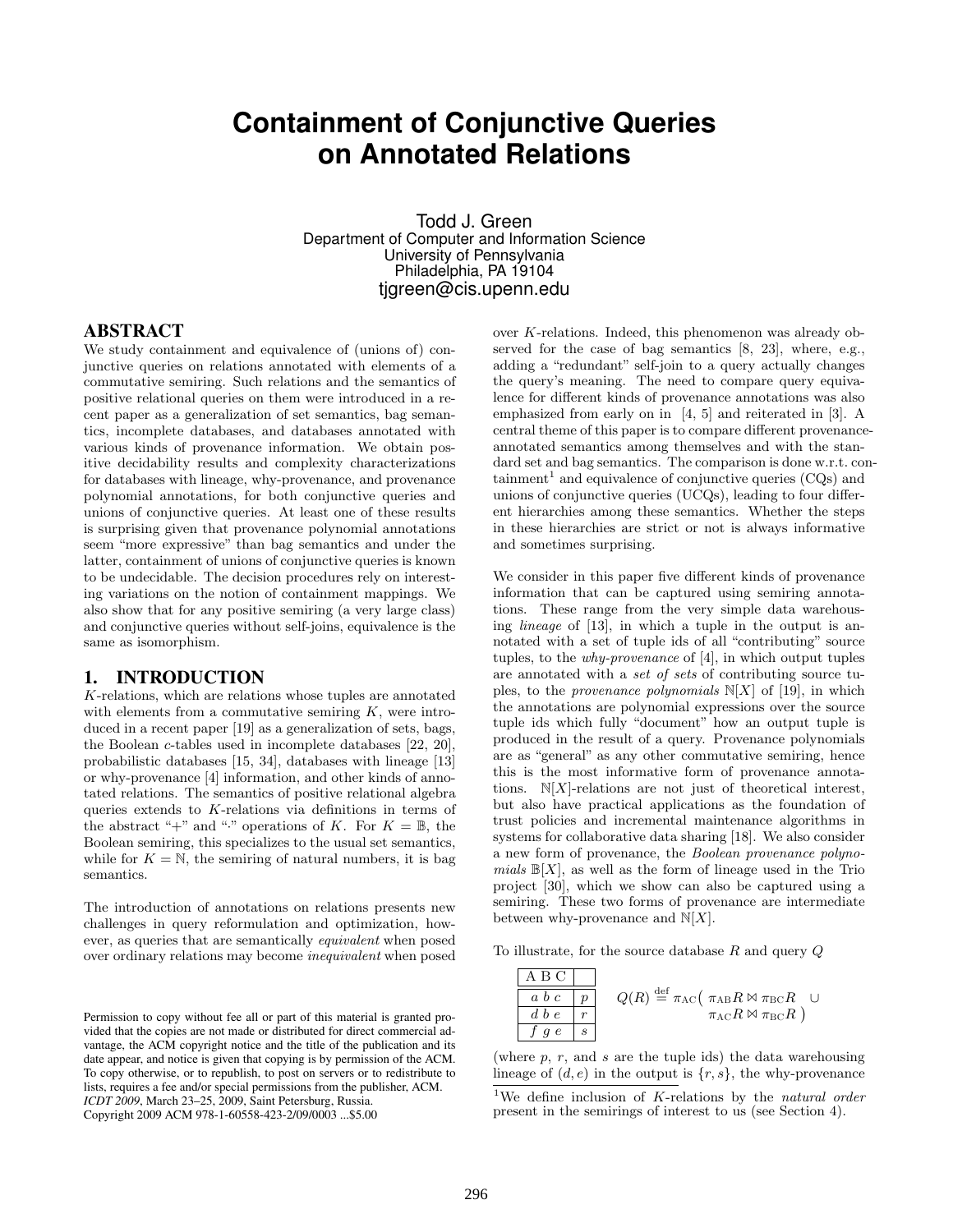of  $(d, e)$  is  $\{\{r\}, \{r, s\}\}\$ , the  $\mathbb{B}[X]$ -provenance is  $r^2 + rs$ , the Trio-style lineage is  $r + rs$ , and the N[X]-provenance is  $2r^2 + rs$ . Thus, lineage tells us *which* source tuples were involved in producing a given output tuple; why-provenance tells us which sets of source tuples were involved in producing the output tuple;  $\mathbb{B}[X]$  tells us which bags of source tuples were involved; Trio-style lineage tells us how many times a given set of source tuples was involved; and  $N[X]$ provenance tells us exactly how the tuple was produced from the source tuples. Note also that by "plugging in" numeric values for the variables (e.g.,  $p = 2, r = 3, s = 1$ ) and evaluating the  $N[X]$ -provenance of an output tuple, we obtain the multiplicity of the tuple under bag semantics (e.g., 15 for  $(d, e)$ .

Another central theme of this paper is to establish the complexity of containment and equivalence of CQs/UCQs for various semirings. For the semirings  $\mathbb B$  and  $\mathbb N$  this corresponds to set, respectively bag semantics and the questions were studied in the past [6, 29, 8] as was the case of bag-set semantics [28, 11] (In section 7.5 we discuss the relationship between the latter and our results.) Results for an entire class of semirings (the distributive lattices) have already been established in [16, 19]. This paper focuses primarily on the provenance semirings.

A priori, it is not clear that containment and equivalence for queries on relations with provenance annotations should even be decidable, as bag containment is known to be undecidable for UCQs [23], and  $N[X]$  seems related to bags. Nevertheless, we are able to show that containment is decidable for all the forms of provenance annotations we consider, for both CQs and UCQs (with the exception of containment of UCQs with Trio-style lineage, which we leave open). We also establish interesting connections with the same problems for bag semantics. In particular our contributions are:

- We show that the various forms of provenance annotations we consider are related by surjective semiring homomorphisms, which yields easy bounds on their relative behavior with respect to query containment.
- We show that for UCQs,  $N[X]$  containment implies Kcontainment for *any* semiring  $K$ , and for any *positive*  $K$  (a very large class that includes all the semirings we consider in this paper, see Section 4), K-containment implies containment under the usual set semantics.
- For the case of CQs without self-joins, we show that for any positive  $K$ ,  $K$ -equivalence is the same as isomorphism, and thus its complexity is complete for the class gi of problems polynomial time reducible to graph isomorphism. 2
- We show that containment of CQs and UCQs is decidable for lineage, why-provenance,  $\mathbb{B}[X]$ , and  $\mathbb{N}[X]$  annotations. The decision procedures involve interesting variations on the concept of containment mappings, or (in the case of  $N[X]$ -containment of UCQs) establishing a small counterexample property (see Section 7.4).

We also identify the complexity in each case as npcomplete (with the exception of  $N[X]$ -containment of UCQs, where we give a pspace upper bound).

- We show that for why-provenance,  $\mathbb{B}[X]$ , and  $\mathbb{N}[X]$ , equivalence of CQs implies isomorphism, and the complexity is therefore somewhat lower than for containment (GI-complete).  $N[X]$ -equivalence of UCQs is also shown to be the same as isomorphism and gi-complete. Lineage-equivalence of CQs and why-prov. and  $\mathbb{B}[X]$ equivalence of UCQs are shown to remain np-complete.
- We show that for CQs, why-prov. containment implies bag-containment, and bag-containment implies lineage-containment. We also show that for UCQs  $N[X]$ -equivalence is the same as bag equivalence hence providing a proof that the latter is the same as isomorphism and therefore GI-complete.

Figure 1 summarizes the complexity results mentioned above (for completeness we include previously known results in the shaded boxes). Figure 2 summarizes the logical relationships for containment/equivalence among the various semirings we consider.

The rest of this paper is organized as follows. We define Krelations and the semantics of queries on them in Section 2. We define the various semirings for provenance in Section 3; we also establish there the existence of semiring homomorphisms relating the various models. We define containment of queries on K-relations in terms of the natural order in Section 4 and discuss the connections with semiring homomorphisms. We review the background concepts of containment mappings and canonical databases in Section 5. We derive the bounds on containment based on surjective semiring homomorphisms in Section 6. We present the main results on containment and equivalence in Section 7. We discuss related work in Section 8. Finally, we conclude with some ideas for future work in Section 9.

# 2. QUERIES ON K-RELATIONS

Fix a countable domain  $\mathbb D$  of constants. Let  $(K, +, \cdot, 0, 1)$ be a commutative semiring, i.e.,  $(K, +, 0)$  and  $(K, \cdot, 1)$  are commutative monoids,  $\cdot$  is distributive over + and  $\forall a, 0 \cdot a =$  $a \cdot 0 = 0$ . An *n*-ary *K*-relation is a function  $R : \mathbb{D}^n \to K$ such that its *support* defined by  $\textsf{supp}(R) \stackrel{\text{def}}{=} \{t : R(t) \neq 0\}$ is finite. A K-instance is a mapping from predicate symbols to K-relations.

We use Datalog-style syntax for conjunctive queries and unions of conjunctive queries. A *conjunctive query*  $(CQ)$ is an expression of the form

$$
Q(\bar{u}) \quad \therefore \quad R_1(\bar{u}_1), \dots, R_n(\bar{u}_n)
$$

where  $Q(\bar{u})$  is the head of the query, denoted head(Q), the multiset (bag) of atoms  $R_1(\bar{u}_1), \ldots, R_n(\bar{u}_n)$  is the body of the query, denoted body $(Q)$ ,  $\bar{u}$  is the tuple of *distinguished vari*ables and constants,  $\bar{u}_1, \ldots, \bar{u}_n$  are tuples of variables and constants whose arities are consistent with their associated predicate symbols, and each variable appearing in the head also appears somewhere in the body. We denote the set of variables appearing in  $Q$  by vars $(Q)$  and the set of constants

 ${}^{2}$ Graph isomorphism is known to be in NP, but is not known or believed to be either np-complete or in ptime, see [25].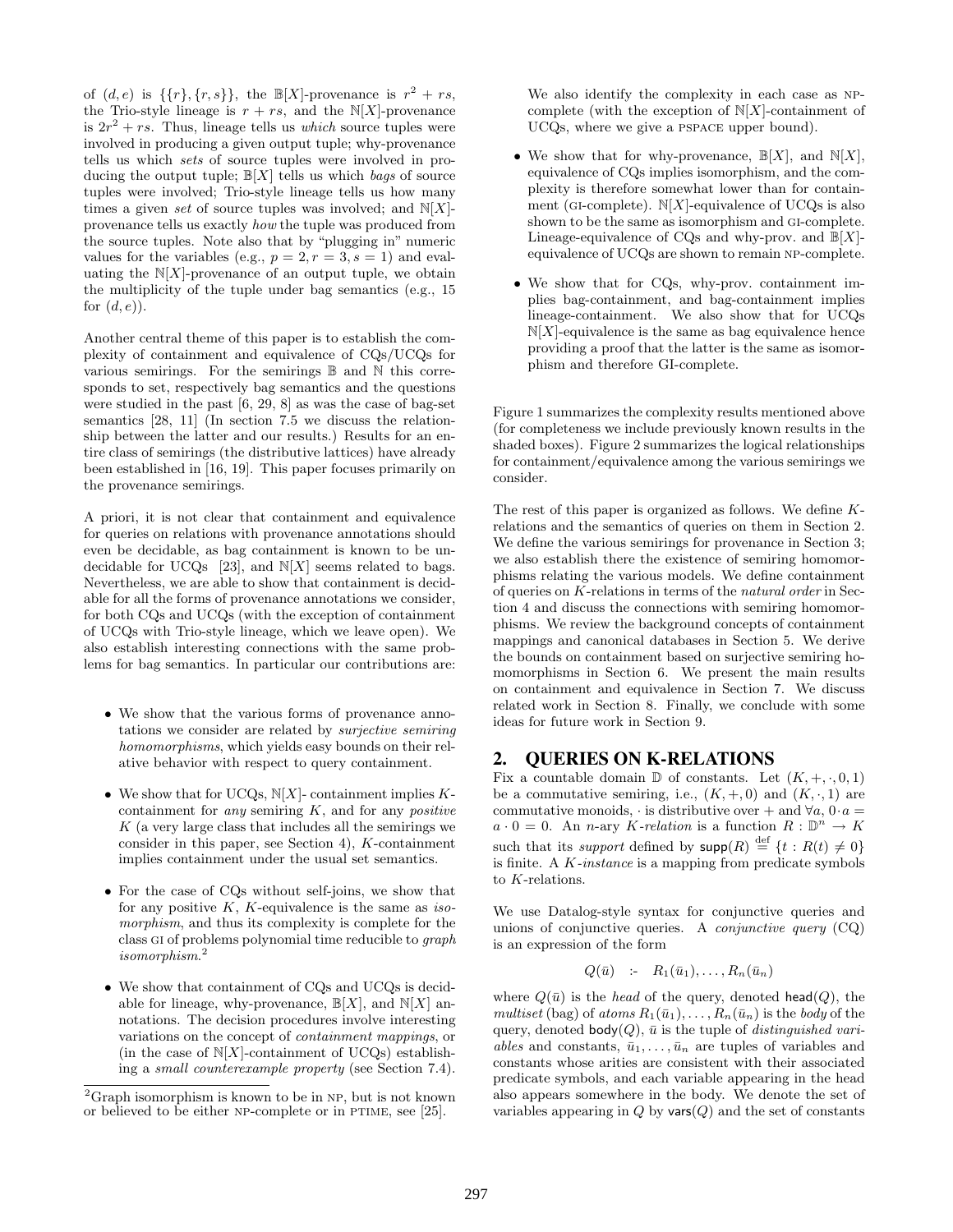|              |               | $\mathbb B$ | PosBool(X) | $\textsf{Lin}(X)$ | $W$ hy $(X)$ | $\operatorname{\mathsf{Trio}}(X)$ | $\mathbb{B}[X]$ | $\mathbb{N}[X]$ | N                 |
|--------------|---------------|-------------|------------|-------------------|--------------|-----------------------------------|-----------------|-----------------|-------------------|
| $_{\rm CQs}$ | cont          | NP          | NP         | NΡ                | NΡ           | NΡ                                | NP              | NP              | $(\Pi_2^p$ -hard) |
|              | . .<br>equiv  | NP          | NP         | NΡ                | GI           | GI                                | GI              | GI              | $_{\rm GI}$       |
| UCQs         | $_{\rm cont}$ | NP          | NP         | NΡ                | NΡ           | $\Omega$                          | NP              | in PSPACE       | undec             |
|              | equiv         | NP          | NP         | NΡ                | NΡ           | GI                                | NP              | GI              | $_{\rm GI}$       |

Figure 1: Complexity of containment and equivalence. Non-shaded boxes indicate contributions of this paper. NP is short for NP-complete. GI is short for GI-complete (i.e., complete for the class of problems polynomial time reducible to graph isomorphism).



Figure 2: Logical implications of containment and equivalence.  $K_1 \Rightarrow K_2$  indicates that K<sub>1</sub>-containment (equivalence) implies  $K_2$ -containment (equivalence). A ticked arrow " $\Rightarrow$ " indicates that the implication is<br>strict strict.

by consts(Q). When  $\bar{u}$  is empty we say that Q is a *Boolean* conjunctive query; for these we will sometimes drop the parentheses in the head and write  $Q : R_1(\bar{u}_1), \ldots, R_n(\bar{u}_n)$ . We say that a CQ has a *self-join* if some predicate symbol appears more than once in the body of a CQ.

A union of conjunctive queries (UCQ) is a bag  $\overline{Q} = (Q_1, \ldots, Q_n)$ of CQs. The arities of the heads of the CQs in a UCQ must all agree.

The semantics of CQs on K-relations is based on the notion of valuations. A valuation is a function  $\nu : \mathsf{vars}(Q) \to \mathbb{D}$ extended to be the identity on constants. Valuations operate component-wise on tuples in the expected way. Let Q be a CQ

$$
Q(\bar{u}) \quad \text{:-} \quad R_1(\bar{u}_1), \dots, R_n(\bar{u}_n)
$$

and let I be a K-instance of the same schema. The result of evaluating  $Q$  on  $I$  is the  $K$ -relation

$$
Q(I) \stackrel{\text{def}}{=} \lambda t. \sum_{\substack{\nu \text{ s.t.} \\ \nu(i) = t}} \mathsf{prod}_{\nu}^{Q}(I) \tag{1}
$$

where  $\mathsf{prod}_{\nu}^{\mathcal{Q}}(I) \stackrel{\text{def}}{=} \prod_{i=1}^{n} R_i(\nu(\bar{u}_i))$  and the sums and products are in K. A valuation  $\nu$  which maps  $\bar{u}$  to t such that  $\textsf{prod}_{\nu}^{Q}(I) \neq 0$  is called a *derivation* of t, and we say that it justifies the associated product. The meaning of (1) is unchanged if we assume the sum ranges only over derivations of t.

We extend the semantics to UCQs as follows. If  $\overline{Q} = (Q_1, \ldots, Q_n)$ is a UCQ, then the result of evaluating  $\overline{Q}$  on a K-instance I is the K-relation

$$
\bar{Q}(I) \stackrel{\text{def}}{=} \lambda t. \sum_{i=1}^{n} Q_i(I)(t)
$$

For the commutative semiring  $(\mathbb{B}, \vee, \wedge, \mathsf{false}, \mathsf{true})$  this specializes to the set semantics for UCQs. For  $(N, +, \cdot, 0, 1)$  it is bag semantics. For  $(PosBool(X), \vee, \wedge, false, true)$  (see Section 3) it is the positive Boolean c-tables used in incomplete databases [22].

A subtlety in the preceding definitions is that we allow the same atom to appear multiple times in the body of a CQ (and similarly, we allow the same CQ to appear multiple times in a UCQ). With set semantics the distinction is immaterial, but for other  $K$ , where idempotence of multiplication and addition may not hold, the distinction does matter. The classic example is adding a "redundant" self-join to a query in the case of  $K = N$ .

In contrast to repetitions, the order of atoms in the body of a CQ (and order of CQs in a UCQ) is not important, since we are considering only  $K$ -relations where  $K$  is *commutative* (cf. Proposition 3.4 in [19]). Thus the body of a CQ can be viewed a bag of atoms. When comparing the bodies of CQs, we will use the notation  $\mathsf{body}(P) \leq_{\mathbb{N}} \mathsf{body}(Q)$  to mean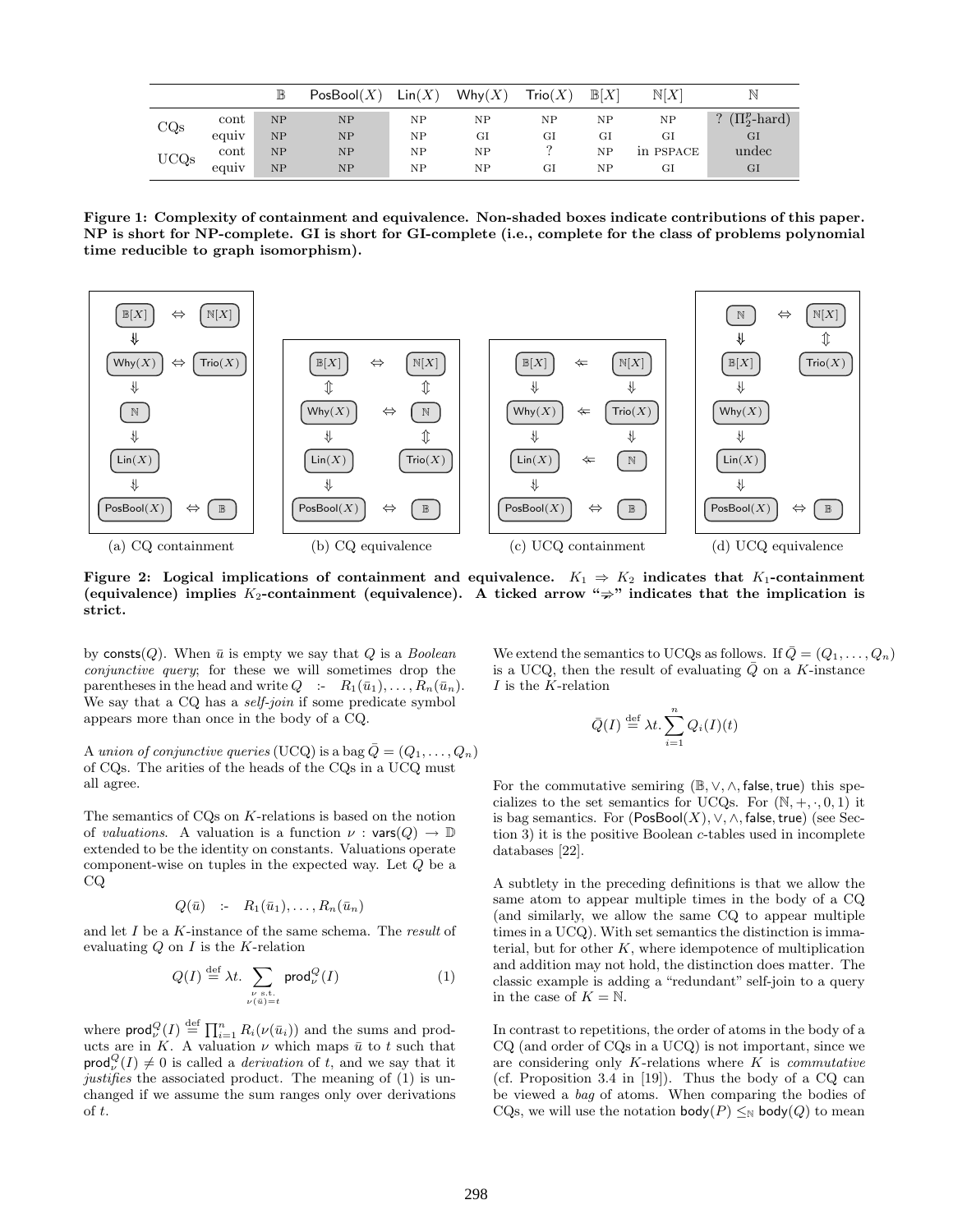

Figure 3: Provenance hierarchy. A path downward from  $K_1$  to  $K_2$  indicates that there exists a surjective semiring homomorphism  $h: K_1 \to K_2$ .

bag containment of the query bodies. We will also identify queries which are the same up to reordering of atoms in the body, i.e.,  $P = Q$  means head(P) = head(Q), body(P)  $\leq_N$ body(Q), and body(Q)  $\leq_N$  body(P).

We use the notation  $P \cong Q$  ( $\overline{P} \cong \overline{Q}$ ) to denote that P and  $Q(\bar{P} \text{ and } \bar{Q})$  are *isomorphic*, i.e., syntactically identical up to renaming of variables and reordering of terms (and, for UCQs, reordering of CQs).

#### 3. SEMIRINGS FOR PROVENANCE

In this section we define several kinds of provenance annotations that can be captured in the semiring framework. We will also observe that the various models are related by surjective semiring homomorphisms (see Appendix for definition), as summarized in Figure 3. In Section 6, we will use the existence of surjective semiring homomorphisms to establish some basic relationships among the provenance models with respect to query containment.

We fix a countable set  $X$  of *variables*, which can be thought of as tuple identifiers, and parametrize all of the provenance models by this set X.

The most informative form of provenance annotations in the framework of K-relations is the semiring of provenance polynomials [19]:

DEFINITION 3.1 (PROVENANCE POLYNOMIALS). The provenance polynomials semiring for  $X$  is the semiring of polynomials with variables from  $X$  and coefficients from  $\mathbb{N}$ , with the operations defined as usual:  $(N[X], +, \cdot, 0, 1)$ .

The provenance polynomials are the "most informative"among semiring annotation by dint of their *universality*: any function  $\nu : X \to K$  (call it a "valuation") can be extended uniquely to a semiring homomorphism  $Eval_{\nu} : \mathbb{N}[X] \to K$ . Intuitively, Eval<sub> $\nu$ </sub> operates by assigning the value  $\nu(x)$  to each variable  $x$  in a polynomial expression, then evaluating the resulting expression in  $K$ . Combined with the commutation with homomorphisms property (cf. Proposition 6.1), this allows the computations for any commutative semiring

 $K$  to *factor* through the computations for the provenance polynomials (see [19]).

To illustrate, consider the  $N[X]$ -relation R in Figure 4(a) and consider the UCQ  $\overline{Q}$  defined by

$$
\begin{array}{lcl} \bar{Q}(x,z) & \coloneqq & R(x,y,u), R(v,y,z) \\ \bar{Q}(x,z) & \coloneqq & R(x,u,z), R(v,y,z) \end{array}
$$

Figure 4(b) shows the result of  $\overline{Q}$  applied to R.

The second provenance model we consider is obtained from the provenance polynomials by replacing natural number coefficients with Boolean coefficients:

Definition 3.2 (Boolean Provenance Polynomials). The Boolean provenance polynomials semiring for  $X$  is the semiring of polynomials over variables X with Boolean coefficients:  $(\mathbb{B}[X], +, \cdot, 0, 1)$ .

Considering the same UCQ  $\overline{Q}$  as before, Figure 4(c) shows the result of applying  $\overline{Q}$  to R, where R is interpreted as a  $\mathbb{B}[X]$ -relation. Note that the annotations in Figure 4(c) can be obtained from those in Figure 4(b) by simply dropping the numeric coefficients. In fact, one can check that the operation  $f : \mathbb{N}[X] \to \mathbb{B}[X]$  which "drops coefficients" (i.e., by replacing non-zero coefficients with true) is a surjective semiring homomorphism.

The third provenance model we consider,  $\text{Trio}(X)$ , is inspired by the form of lineage used in the Trio project [30]. Like  $\mathbb{B}[X]$ , this semiring can be viewed as being obtained from  $N[X]$ , but instead of "dropping coefficients," this time we "drop exponents." We formalize this using the notion of quotient semirings (see Appendix for definition). Let  $f$ :  $N[X] \to N[X]$  be the mapping that "drops exponents," e.g., f maps  $2x^2y + 3xy + 2z^3 + 1$  to  $5xy + 2z + 1$ . Denote by  $\approx_f$  the equivalence relation on N[X] defined by  $a \approx_f b \stackrel{\text{def}}{\iff}$  $f(a) = f(b)$ . One can check that  $\approx_f$  is a *congruence relation* (see Appendix for definition). This justifies the following:

DEFINITION 3.3 (TRIO SEMIRING). The Trio semiring for X is the quotient semiring of  $N[X]$  by  $\approx_f$ , denoted  $Tri( X)$ .

As an example, considering again the same UCQ  $\overline{Q}$ , Figure 4(d) shows the result of applying  $\overline{Q}$  to R, where R is interpreted as a  $\text{Trio}(X)$ -relation, and an annotation A is understood to represent its equivalence class  $A/\approx_f$  in  $\approx_f$ . Note that the mapping  $h : \mathbb{N}[X] \to \text{Trio}(X)$  defined by  $h(A) \mapsto A/\approx_f$  is a surjective semiring homomorphism.

The fourth provenance model we consider is the why-provenance of [4]. The why-provenance of a tuple is the set of sets of "contributing" source tuples, which is called the proof witness basis in [4]. This can be captured using a semiring [3] (called the proof why-provenance semiring in [3]):

DEFINITION 3.4 (WHY-PROVENANCE). The why-provenance semiring for X is  $(Why(X), \cup, \emptyset, \{\emptyset\})$  where  $Why(X) \stackrel{def}{=}$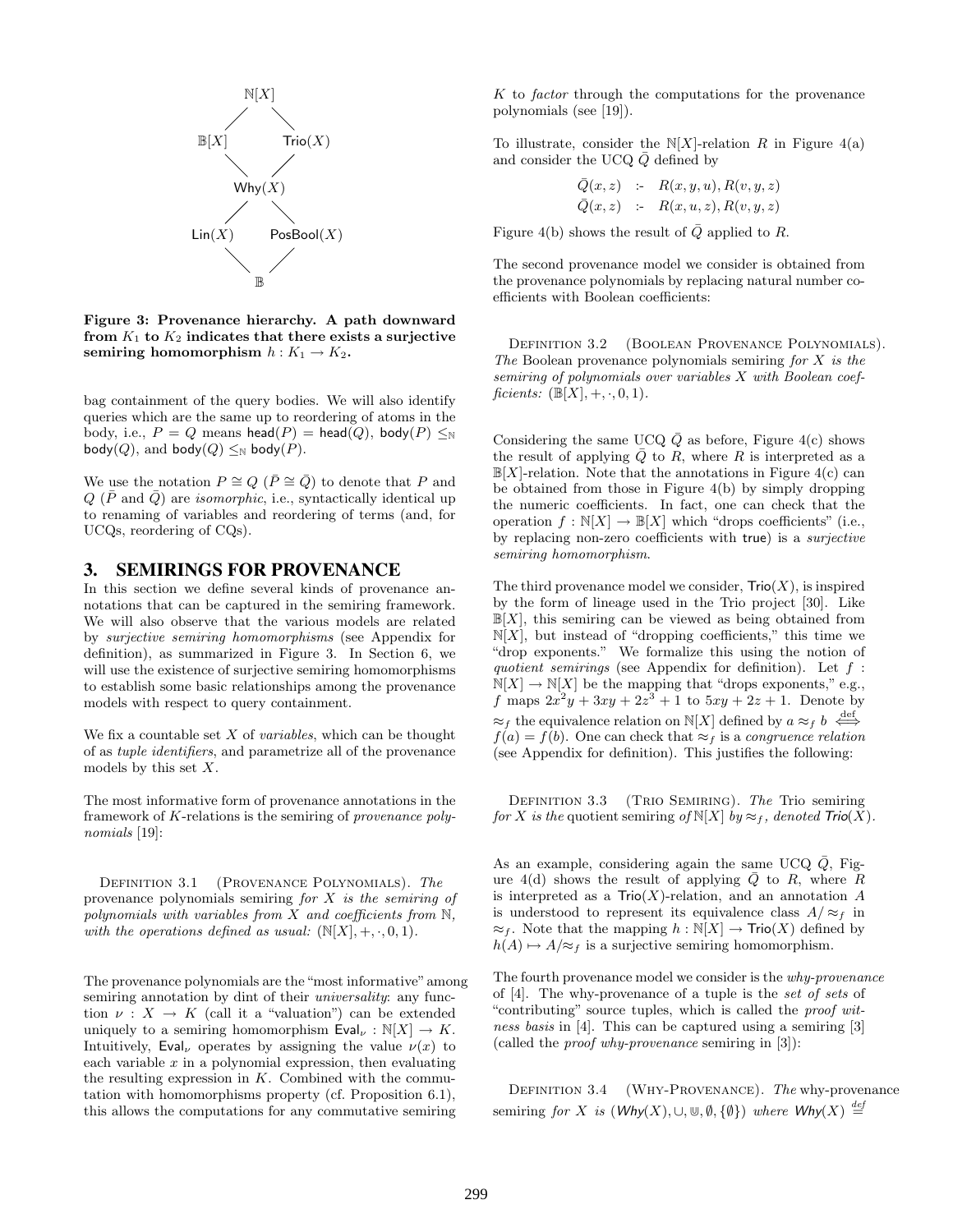

Figure 4: Provenance Annotations

 $\mathcal{P}(\mathcal{P}(X))$  and  $\mathbb{U}$  denotes pairwise union:  $A \mathbb{U} B \stackrel{def}{=} \{a \cup b :$  $a \in A, b \in B$ 

Considering again the same query  $\overline{Q}$ , we can interpret the source relation in Figure  $4(a)$  as a why-provenance relation by doubly-nesting the variables (e.g., p becomes  $\{\{p\}\}\$ ). Figure 4(e) shows the query output and the resulting whyprovenance annotations. Note that these annotations can be obtained from the  $\mathbb{B}[X]$ -annotations by dropping exponents (and writing the result as a set of sets rather than sum of monomials). One can check that the corresponding operation  $g : \mathbb{B}[X] \to \mathsf{Why}(X)$  which "drops exponents" is in fact a surjective semiring homomorphism. Note also that the annotations can be obtained from the  $\text{Trio}(X)$ -annotations by dropping coefficients, and it is easy to verify that the corresponding operation  $h : \text{Trio}(X) \to \text{Why}(X)$  which does this is also a surjective semiring homomorphism.

An interesting variation on the why-provenance semiring is obtained by requiring that the witness basis for an output tuple be *minimal*. Here the domain is  $irr(\mathcal{P}(X))$  the set of irredundant subsets of  $\mathcal{P}(X)$ , i.e., W is in  $irr(\mathcal{P}(X))$  if for any  $A, B$  in  $W$  neither is a subset of the other. We can associate with any  $W \subseteq \mathcal{P}(X)$  a unique irredundant subset  $irr(W)$  by repeatedly looking for elements  $A, B$  such that  $A \subseteq B$  and deleting B from W. Then we define a semiring  $(\text{irr}(\mathcal{P}(X)), +, \cdot, 0, 1)$  as follows:

$$
\begin{array}{ccc}\nI+J & \stackrel{\text{def}}{=} & \text{irr}(I \cup J) & I \cdot J & \stackrel{\text{def}}{=} & \text{irr}(I \cup J) \\
0 & \stackrel{\text{def}}{=} & \emptyset & 1 & \stackrel{\text{def}}{=} & \{\emptyset\}\n\end{array}
$$

This is the semiring in which we compute the *minimal wit*ness basis [4]. It is a well-known semiring: the construction above is the construction for the free distributive lattice generated by the set  $X$ . Moreover, it is isomorphic to the semiring of *positive Boolean expressions* (PosBool $(X)$ ,  $\vee$ ,  $\wedge$ , false, true) used in *incomplete databases*  $[22]$ <sup>3</sup> The domain of this semiring is the set of all Boolean expressions over variables  $X$  which are *positive*, i.e., they involve only disjunction, conjunction, and constants for true and false.<sup>4</sup>

Containment of UCQs for  $\mathsf{PosBool}(X)$  is known to coincide with containment under the usual set semantics:<sup>5</sup>

THEOREM 3.5 ([16]). If K is a distributive lattice then for any UCQs  $\bar{P}, \bar{Q}$ 

$$
\bar{P} \sqsubseteq_K \bar{Q} \quad \textit{iff} \quad \bar{P} \sqsubseteq_{\mathbb{B}} \bar{Q}
$$

 $PosBool(X)$  is a distributive lattice, so Theorem 3.5 justifies the "⇔" between  $\mathbb B$  and PosBool(X) in the diagrams in Figure 2. Other interesting examples of annotations from distributive lattices include the semiring of full Boolean expressions (including negation), the fuzzy semiring [19], and finite total orders such as the semiring of security clearances proposed in [14].

Taking again the same query  $\overline{Q}$  and applying it to the source table in Figure 4(a) viewed as a  $PosBool(X)$ -relation, we obtain the  $\mathsf{PosBool}(X)$ -relation shown in Figure 4(f).

The last and simplest form of provenance information we consider is the data warehousing lineage of [13]. In this scheme, a tuple  $t$  in a query output is annotated with the set of all contributing source tuples (its *lineage*). This can be captured using the following semiring [3]:

DEFINITION 3.6 (LINEAGE SEMIRING). The lineage semiring for X is  $(\mathcal{P}(X) \cup \{\bot\}, +, \cdot, \bot, \emptyset)$  where X is a set of variables,  $\bot + S = S + \bot = S$ ,  $\bot \cdot S = S \cdot \bot = \bot$ , and  $S + T = S \cdot T = S \cup T$  if  $S, T \neq \bot$ .

We can interpret the source relation in Figure  $4(a)$  as a lineage annotated relation by nesting the annotations, e.g., p becomes  $\{p\}$ . Applying the same query  $\overline{Q}$  as before to this relation, we obtain the lineage annotated relation shown in Figure  $4(g)$ . Note that the lineage for an output tuple can be obtained from the why-provenance of the tuple by flattening

<sup>3</sup>This characterization of minimal witness basis and its relationship to  $PosBool(X)$  are due to Val Tannen.

<sup>&</sup>lt;sup>4</sup>Also, we identify those expressions that are equivalent modulo the axioms of Boolean algebra.

 $5$ This result was claimed in [19], but Gösta Grahne recently pointed out to the author that [16] had already proved this in a more general form, for queries on relations annotated with elements of a distributive bilattice. Related results have also been established in the contexts of *parametric databases* [26] and deterministic XML [4].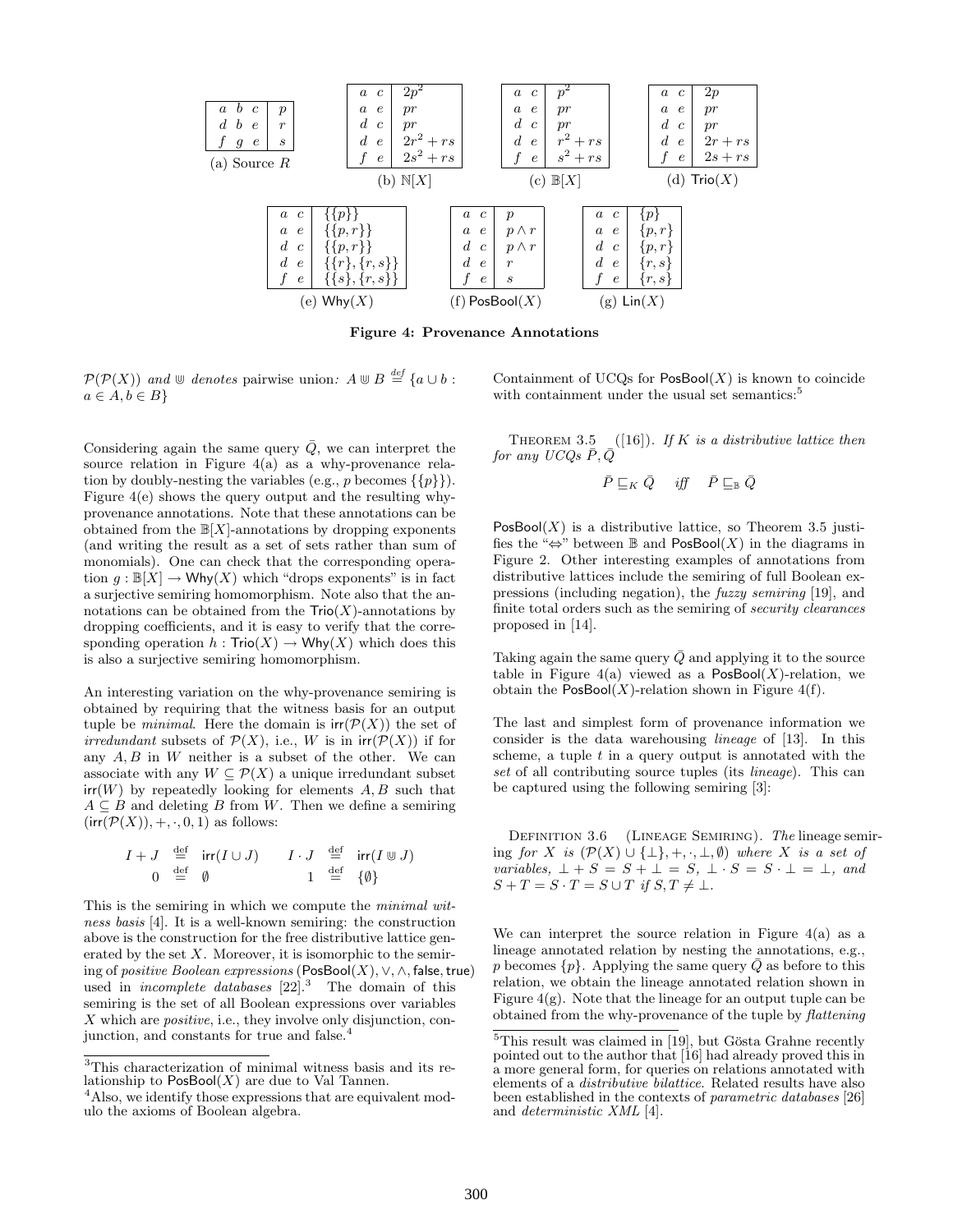the set of sets, i.e., applying the function  $h : \mathsf{Why}(X) \rightarrow$  $\text{Lin}(X)$  defined by  $h(I) = \bigcup_{S \in I} S$ . Once again, we can show that  $h$  is a surjective semiring homomorphism.

### 4. THE NATURAL ORDER

We define containment of  $K$ -relations and queries over  $K$ instances in terms of the natural order. Let  $(K, +, \cdot, 0, 1)$  be a semiring and define  $a \leq b \iff \exists c \ a + c = b$ . When  $\leq$ is a partial order we say that K is naturally-ordered.  $\mathbb{B}, \overline{\mathbb{N}},$  $PosBool(X)$ , and all of the semirings for provenance from Section 3 are naturally ordered. For  $\mathsf{PosBool}(X)$  the natural order corresponds to logical entailment:  $\varphi \leq \psi$  iff  $\varphi \models \psi$ . For  $\mathbb{B}[X]$  we have  $a \leq b$  iff every monomial in a also appears in b. For  $N[X]$  we have  $a \leq b$  iff every monomial in  $a$  also appears in  $b$  with an equal or greater coefficient. Thus  $2x^2y \le 5x^2y + 2z$  but  $x + 2y \le 5x + 3y^2$ . For lineage and why-provenance the natural order corresponds to set inclusion (n.b. for why-provenance, this is only set inclusion "at the outer level" – e.g.,  $\{\{x\}\}\leq \{\{x\}, \{y, z\}\}\$ but  $\{\{x\}, \{y, z\}\}\n\leq \{\{x, y\}, \{y, z\}\}.$ 

DEFINITION 4.1. Let  $K$  be a naturally-ordered semiring and let  $R_1$ ,  $R_2$  be two K-relations. We define containment of  $R_1$  in  $R_2$  by

$$
R_1 \leq_K R_2 \iff \forall t \ R_1(t) \leq R_2(t)
$$

We define containment of queries  $P, Q$  with respect to  $K$ relation semantics by

$$
P \sqsubseteq_K Q \iff \forall I \ P(I) \leq_K Q(I)
$$

When  $K$  is  $\mathbb B(\mathbb N)$  we get the usual notion of query containment with respect to set (bag) semantics. For  $\mathsf{PosBool}(X)$ , we get the structural containment and structural equivalence of [31]. $^{6}$ 

#### 5. CONTAINMENT MAPPINGS

In characterizing  $K$ -containment of  $CQs$  we will use variations on the notion of *containment mappings*. Let  $P, Q$  be conjunctive queries, and let h be a mapping  $h : \mathsf{vars}(Q) \rightarrow$ vars(P) ∪ consts(P) extended to be the identity on constants (we will typically use the shorthand  $h: Q \rightarrow P$ ). We define  $h$  to operate component-wise on tuples, atoms, and CQs by replacing each occurrence of a variable  $x$  with  $h(x)$ . We say that  $h: Q \rightarrow P$  is a containment mapping if  $h(\text{head}(Q)) = \text{head}(P)$  and for every atom  $R_i(\bar{u})$  in the body of Q the atom  $R_i(h(\bar{u}))$  occurs in the body of P.

We will also make use of the notion of the canonical database (or tableau) for a query. This is the instance  $can(Q)$  obtained by viewing the body of a CQ Q as a database; i.e.,  $\mathsf{can}(Q) \models R(\bar{x})$  iff  $R(\bar{x}) \in \mathsf{body}(Q)$ . In doing this we blur the distinction between variables and domain values. When a query has duplicate atoms in the body, this does not result in duplicate tuples in the canonical database.

The classical result of [6] relates containment mappings, canonical databases, and containment of CQs under set semantics:

THEOREM 5.1 ([6]). For CQs P, Q the following are equivalent:

$$
1. \, P \sqsubseteq_{\mathbb{B}} Q
$$

- 2.  $P(\text{can}(P)) \leq_{\mathbb{B}} Q(\text{can}(P))$
- 3. there is a containment mapping  $h: Q \to P$

We will also exploit the device of canonical databases, but for the provenance models we will use various abstractlytagged versions. The abstractly-tagged version  $ab_K(R)$  of a  $K$ -relation  $R$  is obtained by annotating each tuple in the support of R with its own tuple id from X. For  $N[X]$ ,  $\mathbb{B}[X]$ , and  $\text{Trio}(X)$  this is simply a fresh variable x from X. For lineage the variable is nested in a singleton set,  $\{x\}$ , and for why-provenance the variable is doubly-nested,  $\{\{x\}\}.$ We will use the shorthand  $\textsf{can}_K(Q)$  to mean  $\textsf{ab}_K(\textsf{can}(Q))$ . Abstractly-tagged instances will also play a role outside of the context of canonical databases (cf. Lemma 7.14).

# 6. BOUNDS FROM SEMIRING HOMOMOR-PHISMS

In this section we establish some initial bounds on the "relative behavior" of the various provenance models w.r.t. query containment and equivalence, based on surjective semiring homomorphisms.

A function  $h: K \to K'$  can be made to transform a Krelation R into a K'-relation  $h(R)$  by applying h to each tuple annotation in R. Performing this transformation componentwise on the K-relations of a K-instance  $I$  transforms it into a K'-instance  $h(I)$ . It was shown in [19] that semiring homomorphisms work nicely with UCQs on K-relations:

PROPOSITION 6.1 ([19]). Let  $h: K \to K'$  and assume that K, K' are commutative semirings. Then  $\overline{Q}(h(I)) =$  $h(\bar{Q}(I))$  for all  $\bar{Q} \in U CQ$  and K-instances I iff h is a semiring homomorphism.

The observations we have made in Section 3 about the existence of surjective semiring homomorphisms relating the various provenance models turn out to yield some easy bounds on their "relative behavior" with respect to query containment (and therefore also equivalence). We write  $K_1 \Rightarrow K_2$ to mean that for all UCQs  $\overline{Q}_1, \overline{Q}_2$ , if  $\overline{Q}_1 \subseteq_{K_1} \overline{Q}_2$  then  $\overline{Q}_1 \sqsubseteq_{K_2} \overline{Q}_2$ . Then we have the following:

LEMMA 6.2. For naturally-ordered semirings  $K_1, K_2$ , if there exists a surjective homomorphism  $h: K_1 \to K_2$ , then  $K_1 \Rightarrow K_2$ .

The proof is in the Appendix. Based on our previous observations, we can conclude the following about the "relative behavior" of the semirings for provenance w.r.t. containment (and therefore also equivalence) of UCQs:

 $^6\rm{There}$  are reasonable alternatives to the natural order for incomplete databases, such as considering various orders on the sets of possible worlds they represent.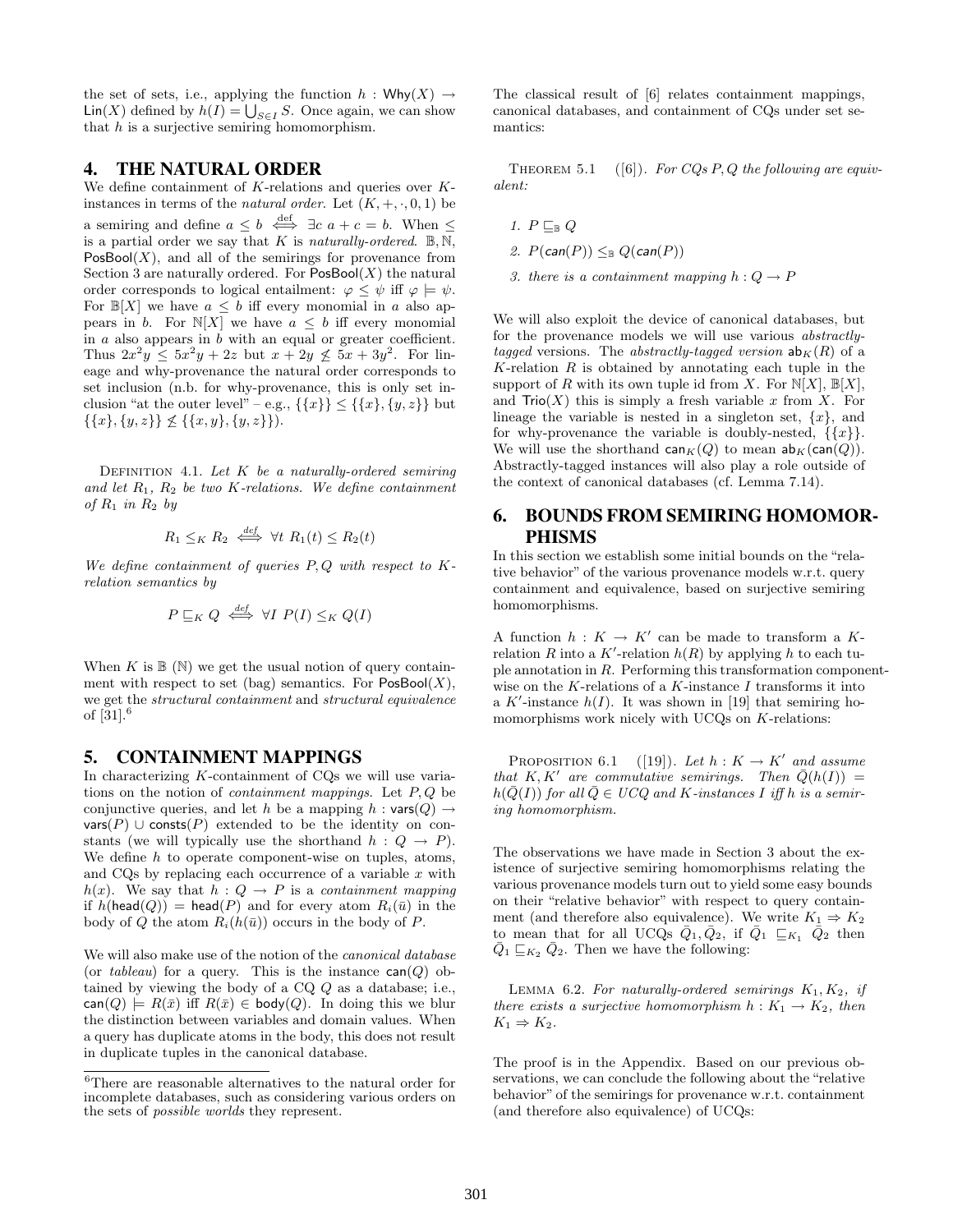THEOREM 6.3. If there is a path downward from  $K_1$  to  $K_2$  in Figure 3, then  $K_1 \Rightarrow K_2$ .

We shall see in Section 7 which of the implications are strict (as indicated by the ticked arrows " $\Rightarrow$ " in Figure 2).

Finally, we note that using similar reasoning, it is possible to establish bounds for containment/equivalence of UCQs for arbitrary semirings:

THEOREM 6.4. For all K,  $\mathbb{N}[X] \Rightarrow K$ . For all positive  $K, K \Rightarrow \mathbb{B}.$ 

PROOF. See Appendix.  $\square$ 

The definition of positive semiring is given in the Appendix. This is a large class of semirings:  $\mathbb{B}$ , N, PosBool(X), and all of the semirings for provenance we have considered in this paper are positive. For the special case of CQs containing no self-joins, the bounds of Theorem 6.4 collapse to a uniform condition for equivalence:

COROLLARY 6.5. If  $CQs$   $P,Q$  contain no self-joins, then for any positive K, we have  $P \equiv_K Q$  iff  $P \cong Q$ .

Therefore, for conjunctive queries without self-joins, every "  $\Rightarrow$ " in Figure 2(b) becomes a " $\Leftrightarrow$ ".

#### 7. MAIN RESULTS

We are now ready to present our main results on containment and equivalence.

For all but the provenance polynomials, the decision procedures for containment of CQs (and the accompanying complexity results) extend easily to UCQs because of the following general fact which was first noted for the case of set semantics in [29]:

PROPOSITION 7.1. If a semiring  $K$  is idempotent (i.e., addition in K is idempotent), then for all UCQs  $\bar{P}, \bar{Q},$  we have  $\bar{P} \sqsubseteq_K \bar{Q}$  iff for every  $CQ$  P in  $\bar{P}$  there is a  $CQ$  Q in  $\overline{Q}$  such that  $\overline{P} \subseteq_K Q$ . As a consequence, checking Kcontainment of UCQs is polynomially equivalent to checking K-containment of CQs.

The semirings for lineage, why-provenance, minimal witness provenance, and  $\mathbb{B}[X]$ -provenance are all idempotent.  $\mathbb{N}[X]$ and  $\text{Tri}(X)$  are not idempotent, nor is the semiring of natural numbers used for bag semantics (and the failure of Proposition 7.1 for bag semantics was noted in [8]).

We also note that for idempotent semirings, containment and equivalence of UCQs are easily inter-reducible (and polynomially equivalent). This again generalizes a well-known fact for set semantics [29]:

PROPOSITION 7.2. For UCQs  $\overline{Q}_1, \overline{Q}_2$  and idempotent K we have

\n- $$
1.
$$
  $\bar{Q}_1 \sqsubseteq_K \bar{Q}_2$  iff  $\bar{Q}_1 \cup \bar{Q}_2 \equiv_K \bar{Q}_2$
\n- $2.$   $\bar{Q}_1 \equiv_K \bar{Q}_2$  iff  $\bar{Q}_1 \sqsubseteq_K \bar{Q}_2$  and  $\bar{Q}_2 \sqsubseteq_K \bar{Q}_1$
\n

(The second item is just the definition of K-equivalence of UCQs.)

#### 7.1 Lineage

THEOREM 7.3. For  $CQs$  P, Q the following are equivalent:

- 1.  $P \sqsubseteq_{\text{Lin}(X)} Q$
- 2.  $P(\text{can}_{\text{Lin}(X)}(P)) \leq_{\text{Lin}(X)} Q(\text{can}_{\text{Lin}(X)}(P))$
- 3. for every atom  $A(\bar{x}) \in \mathsf{body}(P)$  there is a containment mapping  $h: Q \to P$  with  $A(\bar{x})$  in the image of h

PROOF. (Sketch) similar to the proof of Theorem 7.11.  $\Box$ 

It is easy to find examples of  $CQs P, Q$  such that there is a containment mapping  $h: Q \to P$ , but condition (3) above is not satisfied, e.g.:

$$
P(x, y) : R(x, y) \qquad Q(x, y) : R(x, y), R(x, z)
$$

There is no containment mapping  $h : P \to Q$  with  $R(x, z)$ in the image of h, so  $P \not\subseteq_{\text{Lin}(X)} Q$ . However, one can find containment mappings  $h': P \to Q$  and  $h'': Q \to P$  in both directions, so by Theorem 5.1,  $P \equiv_{\mathbb{B}} Q$ . This justifies the "  $\Rightarrow$ " between lineage and  $\mathsf{PosBool}(X)/\mathbb{B}$  in Figures 2(a)–(d).

Note that the above example seems to contradict<sup>7</sup> Theorem 4.8 of [13] which claims that  $P \equiv_{\text{Lin}(X)} Q$  iff  $P \equiv_{\mathbb{B}} Q$ . In fact, the contradiction is explained by the fact that the definition of lineage given in that paper only makes sense for CQs without self-joins. We have already seen (Corollary 6.5) that for this class of queries, K-equivalence is the same as isomorphism, for any positive  $K$  (including the lineage semiring).

Also, condition (3) of Theorem 7.3 was identified previously in [8] as a necessary (but not sufficient) condition for bag containment of CQs. This justifies the " $\Rightarrow$ " between N and<br>lineage in Figure 2(a) lineage in Figure 2(a).

While the conditions for checking lineage containment and set containment of CQs/UCQs are different, the complexity turns out to be the same:

COROLLARY 7.4. Checking  $\text{Lin}(X)$ -containment or  $\text{Lin}(X)$ equivalence of CQs or UCQs is np-complete.

### 7.2 Why-Provenance

To characterize  $Whv(X)$ -containment of CQs, we define the concept of onto containment mappings. A mapping  $h: Q \rightarrow$ P is an onto containment mapping if it is a containment mapping and  $\text{body}(P) \leq_{\mathbb{N}} h(\text{body}(Q)).$ 

<sup>7</sup>The example and this observation are due to James Cheney and Wang-Chiew Tan.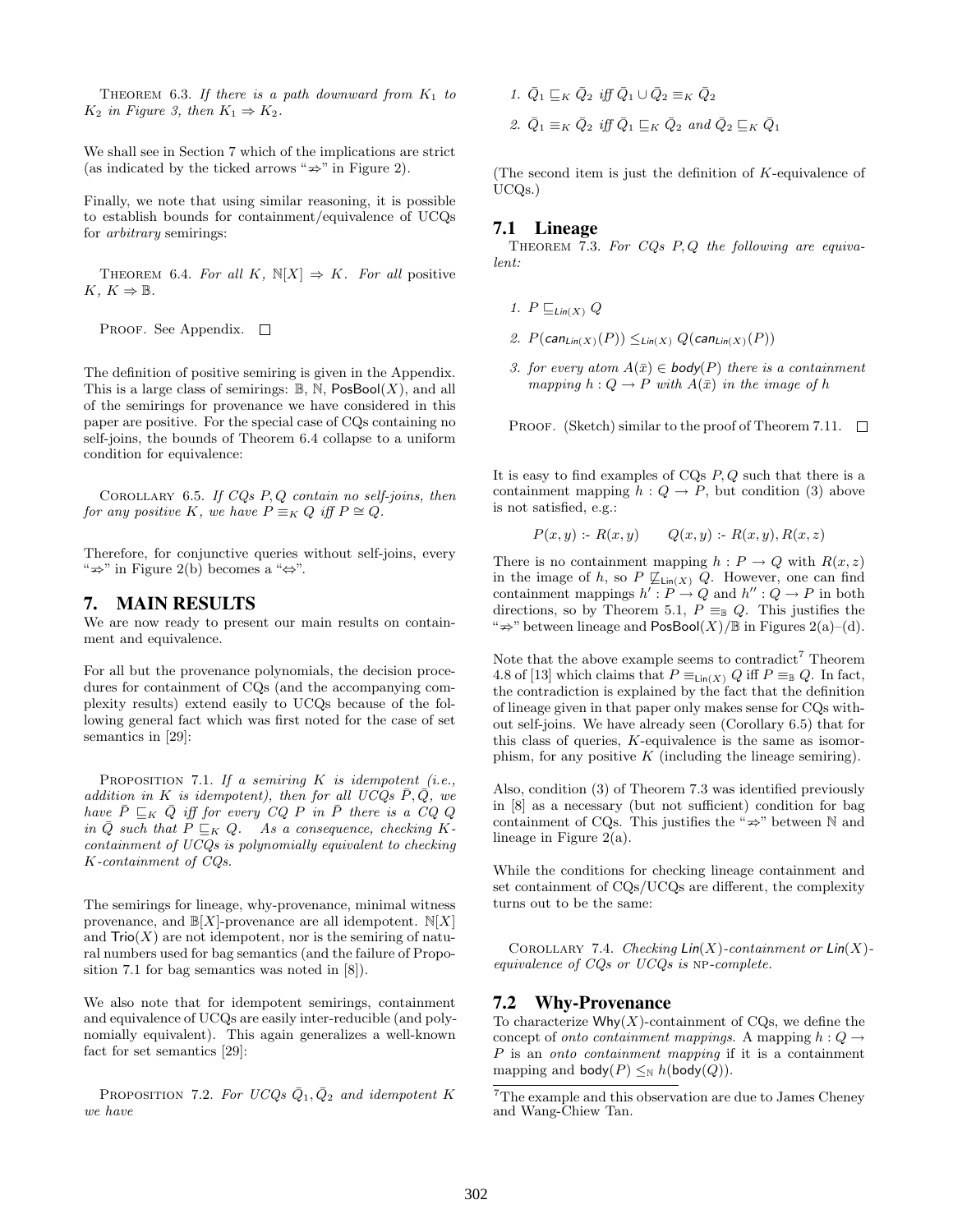THEOREM 7.5. For  $CQs$   $P,Q$  the following are equivalent:

- 1.  $P \sqsubseteq_{Why(X)} Q$
- 2.  $P(\text{can}_{W \text{hy}(X)}(P)) \leq_{W \text{hy}(X)} Q(\text{can}_{W \text{hy}(X)}(P))$
- 3. there is an onto containment mapping  $h: Q \to P$

**PROOF.** (Sketch) Similar to the proof of Theorem 7.11. 
$$
\Box
$$

The existence of an onto containment mapping is a strictly stronger requirement than condition (3) of Theorem 7.3. For example, consider the queries

$$
\begin{array}{lcl} P(x) & \mathrel{\mathop{:}}= & R(x,y), R(x,x) \\ Q(u) & \mathrel{\mathop{:}}= & R(u,v) \end{array}
$$

There is no onto containment mapping from  $Q$  to  $P$ , hence  $P \not\sqsubseteq_{\text{Why}(X)} Q$ , but one can find containment mappings satisfying condition (3) of Theorem 7.3 in both directions, so  $P \equiv_{\text{Lin}(X)} Q$ . This justifies the " $\Rightarrow$ " between why-prov. and lineare in Figure 2(a) (d) lineage in Figure  $2(a)-(d)$ .

We note that the existence of onto containment mappings was identified in [8] as a sufficient (but not necessary) condition for bag containment of CQs. This justifies the " $\Rightarrow$ "<br>between Why(X) and N in Figure 2(a) between  $Why(X)$  and N in Figure 2(a).

The existence of onto containment mappings in both directions leads to a simple characterization of  $Why(X)$ -equivalence of CQs:

THEOREM 7.6. For CQs P, Q,  $P \equiv_{W \text{hv}(X)} Q$  iff  $P \cong Q$ .

PROOF. See Appendix.  $\square$ 

It was shown in [8] that bag equivalence of CQs is also the same as isomorphism, hence the "⇔" between N and  $Why(X)$ in Figure 2(b). Also, note that there are  $\text{Lin}(X)$ -equivalent CQs which are not isomorphic, for example:

$$
P(x) := R(x, y) \qquad Q(x) = R(x, y), R(x, z)
$$

Thus we have the " $\Rightarrow$ " between Why(X) and Lin(X) in Fig-<br>uro 2(b) ure  $2(b)$ .

For UCQs  $\bar{P}, \bar{Q}$ , we note that Theorem 7.6 does not imply that for UCQs  $\bar{P} \equiv_{\text{Whv}(X)} \bar{Q}$  iff  $\bar{P} \cong \bar{Q}$  (and indeed this is not the case).

COROLLARY 7.7. Checking  $Why(X)$ -containment for CQs or  $UCQs$  and  $Why(X)$ -equivalence for  $UCQs$  is NP-complete. Checking  $W$ hy $(X)$ -equivalence for CQs is GI-complete.

### 7.3  $B[X]$ -Provenance

To characterize  $\mathbb{B}[X]$ -containment of CQs we will need another variation on containment mappings, which we call exact containment mappings. A mapping  $h: Q \to P$  is an exact containment mapping if  $h(Q) = P$ , i.e.,  $h(\text{head}(Q)) =$ 

head(P), and the bag of atoms  $h(\text{body}(Q))$  is identical to the bag of atoms  $body(P)$ . Note that there is an exact containment mapping from  $Q$  to  $P$  iff  $P$  can be obtained from  $Q$  (up to isomorphism) by unifying variables in  $Q$ .

THEOREM 7.8. For  $CQs$   $P, Q$ , the following are equivalent:

1.  $P \sqsubseteq_{\mathbb{B}[X]} Q$ 

2.  $P(\text{can}_{\mathbb{B}[X]}(P)) \leq_{\mathbb{B}[X]} Q(\text{can}_{\mathbb{B}[X]}(P))$ 

3. there is an exact containment mapping  $h: Q \to P$ 

PROOF. See Appendix.  $\square$ 

Every exact containment mapping is also an onto containment mapping, but the converse is not true. For example, the mapping  $h: Q \to P$  which sends w to u, z to v, and everything else to itself in

$$
P(x, y) := R(x, y), S(u, v)
$$
  
 
$$
Q(x, y) := R(x, y), S(u, v), S(w, z)
$$

is an onto containment mapping, but not an exact containment mapping. This justifies the " $\Rightarrow$ " between  $\mathbb{B}[X]$  and ment mapping. This justifies the " $\Rightarrow$ " between  $\mathbb{B}[X]$  and Why(X) in Figure 2(a),(c). To justify the " $\Rightarrow$ " between  $\mathbb{B}[X]$  $\mathsf{wny}(A)$  in Figure 2(a),(c). To justify the  $\Rightarrow$  between  $\mathbb{B}[A]$ <br>and Why(X) in Figure 2(d), consider P, Q as above and define the UCQs  $\bar{P} = (P)$  and  $\bar{Q} = (P, Q)$ . Then  $\bar{P} \equiv_{W \mid W}(X)$   $\bar{Q}$ but  $\bar{P} \not\equiv_{\mathbb{B}[X]} \bar{Q}$ .

Like Why(X)-equivalence,  $\mathbb{B}[X]$ -equivalence of CQs turns out to be the same as isomorphism:

THEOREM 7.9. For CQs P, Q,  $P \equiv_{\mathbb{B}[X]} Q$  iff  $P \cong Q$ .

This justifies the "⇔" between Why(X) and  $\mathbb{B}[X]$  in Figure  $2(b)$ .

Checking for the existence of an exact containment mapping turns out to have the same complexity as checking for the existence of a containment mapping:

COROLLARY 7.10. Checking  $\mathbb{B}[X]$ -containment of CQs or  $UCQs$ , or  $\mathbb{B}[X]$ -equivalence of  $UCQs$ , is NP-complete. Checking  $\mathbb{B}[X]$ -equivalence of CQs is GI-complete.

PROOF. See Appendix.  $\square$ 

#### 7.4 Provenance Polynomials

We now prove the results for  $N[X]$ -containment. For CQs, this turns out to be the same as for  $\mathbb{B}[X]$ -containment (thus justifying the "⇔" between  $\mathbb{N}[X]$  and  $\mathbb{B}[X]$  in Figure 2(a)):

THEOREM 7.11. For  $CQs$  P, Q the following are equivalent:

1. 
$$
P \sqsubseteq_{\mathbb{N}[X]} Q
$$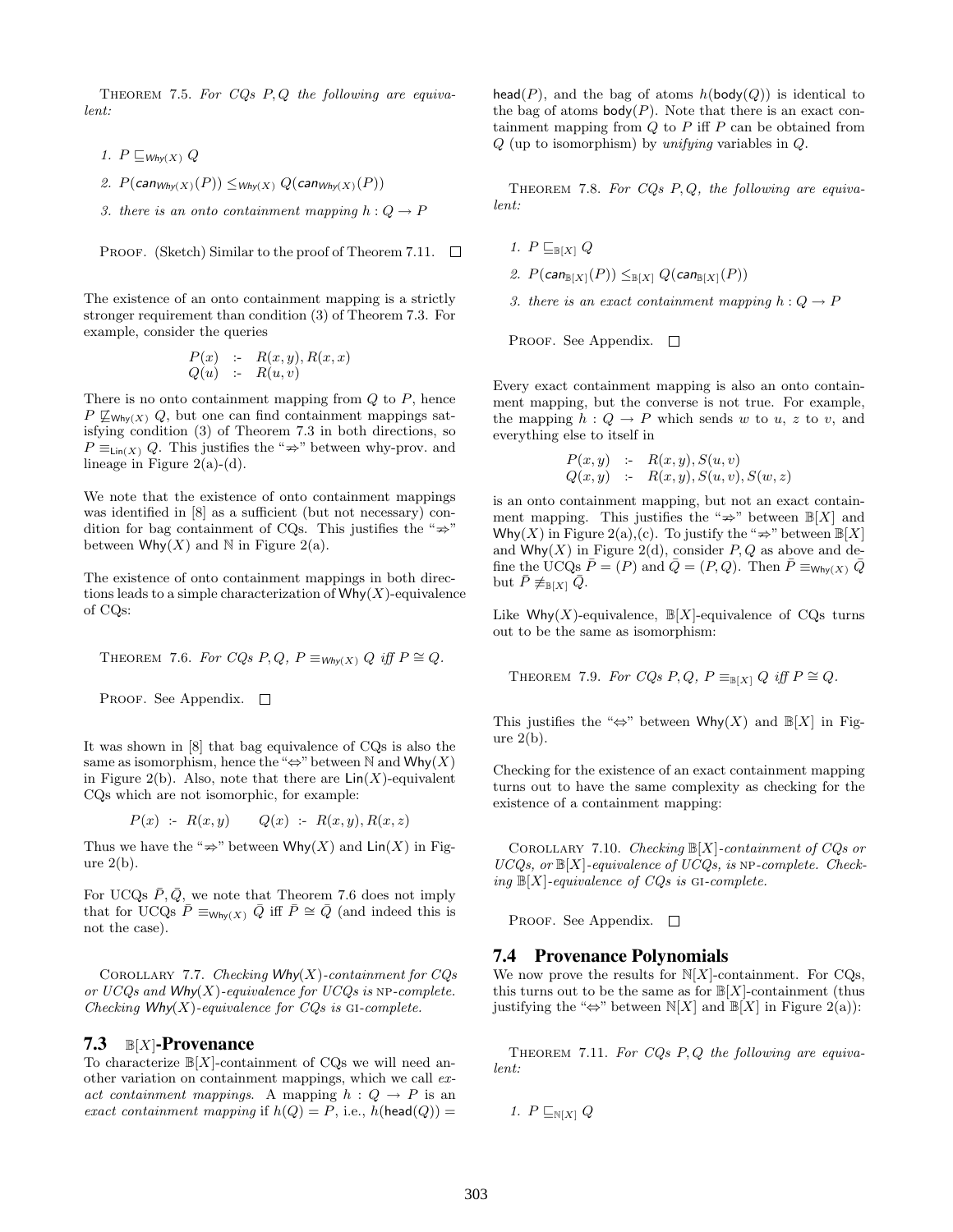2.  $P(\text{can}_{N[X]}(P)) \leq_{N[X]} Q(\text{can}_{N[X]}(P))$ 

3. there is an exact containment mapping  $h: Q \to P$ 

PROOF. See Appendix.  $\square$ 

Since  $N[X]$ -containment of CQs holds exactly when  $\mathbb{B}[X]$ containment holds, the same is true for  $N[X]$ -equivalence:

THEOREM 7.12. Let P, Q be two CQs. Then  $P \equiv_{N[X]} Q$ *iff*  $P \cong Q$ .

This justifies the " $\Leftrightarrow$ " between N[X] and B[X] (and therefore also Why $(X)$  and N) in Figure 2(b).

Next we consider  $N[X]$ -containment of UCQs. Using similar reasoning as in Theorem 7.11, it is not hard to see that a weaker version of the Sagiv-Yannakakis property for setcontainment of UCQs [29] holds for  $N[X]$ :

LEMMA 7.13. For UCQs  $\bar{P}, \bar{Q}$ , if  $\bar{P} \sqsubseteq_{\mathbb{N}[X]} \bar{Q}$ , then for every  $P_i \in \overline{P}$  there exists  $Q_j \in \overline{Q}$  s.t.  $P_i \sqsubseteq_{\mathbb{N}[X]} Q_j$ .

PROOF. (Sketch) Similar reasoning as in Theorem 7.11, using the abstractly-tagged canonical database for  $\bar{P}$ .  $\Box$ 

A natural question to ask is whether the lemma above can be strengthened to require that each  $P_i \in P$  correspond to a unique  $Q_j \in Q$ ; as this is clearly also a sufficient condition for containment, this would therefore yield a decision procedure for containment. However, the strengthened version is not true: consider the UCQs  $\overline{P} = (P_1, P_2)$  and  $\overline{Q} = (Q_1, Q_2)$ where

$$
P_1 := R(x, y), R(x, x) \quad Q_1 := R(x, y), R(u, u)
$$
  

$$
P_2 := R(x, y), R(y, y) \quad Q_2 := R(x, x), R(x, x)
$$

Both  $P_1$  and  $P_2$  are N[X]-contained in  $Q_1$ , but neither is  $N[X]$ -contained in  $Q_2$ ; nevertheless, one can show that  $\bar{P} \sqsubseteq_{N[X]}$  $\bar{Q}$ .

Another natural idea is to check containment of  $\bar{P}$  in  $\bar{Q}$ by evaluating both queries on the canonical database for  $\overline{P}$ , in analogy with Theorem 7.11; unfortunately, one can easily find counterexamples showing that this procedure is unsound.

However, we are able to show that  $N[X]$ -containment of UCQs is decidable, at least, by establishing a "small counterexample" property. In particular we show that if  $\bar{P} \not\subseteq_{\mathbb{N}[X]}$  $\overline{Q}$ , then  $\overline{P}(I) \nleq_{N[X]} \overline{Q}(I)$  for some I whose size is bounded by the size of  $\bar{P}$  and  $\bar{Q}$ .

When looking for such counterexamples, it is helpful to know that it suffices to consider only abstractly-tagged instances:

LEMMA 7.14. For any naturally-ordered semiring  $K$ , if  $\overline{P}, \overline{Q} \in U C Q$  and  $\overline{P}(I) \not\leq_K \overline{Q}(I)$  for some K-instance I, then  $\bar{P}(\mathsf{ab}_K(I)) \not\leq_{\mathbb{N}[X]} \bar{Q}(\mathsf{ab}_K(I)).$ 

PROOF. Straightforward argument using Proposition 6.1, the universality property of  $N[X]$ , and Proposition A.2.  $\Box$ 

Of course, the lemma holds in particular for  $K = N[X]$ . We now state our "small counterexample" result:

THEOREM 7.15.  $\bar{P} \not\sqsubseteq_{\mathbb{N}[X]} \bar{Q}$  iff  $\bar{P}(I) \not\leq_{\mathbb{N}[X]} \bar{Q}(I)$  for some  $abstractly-tagged instance I containing at most k tuples, where$ k is the maximum number of atoms in the body of a CQ in  $\bar{Q}$ .

PROOF. See Appendix.  $\square$ 

Theorem 7.15 leads immediately to a decision procedure for checking N[X]-containment of UCQs: simply test  $\bar{P}(I) \leq_{N[X]}$  $Q(I)$  for all instances I containing at most k tuples over, say, the first  $nk$  values of the domain, where  $n$  is the maximum arity of a relation in the schema. (If  $\bar{P}$  and  $\bar{Q}$  contain constants, these must be included among the values considered as well.) Moreover, one can check that this can be done using only polynomial space:

COROLLARY 7.16. For UCQs  $\bar{P}, \bar{Q}$ , checking  $\bar{P} \sqsubseteq_{N[X]} \bar{Q}$ is in pspace.

The exact complexity of the problem remains open.

Finally, what about  $N[X]$ -equivalence of UCQs? Theorem 7.15 tells us that it is decidable, but not much else. However, it turns out we can use Theorem 7.11 along with Lemma 7.13 to show that, as with CQs,  $N[X]$ -equivalence of UCQs is the same as isomorphism.

THEOREM 7.17. For UCQs  $\bar{P}, \bar{Q}$ , we have  $\bar{P} \equiv_{N[X]} \bar{Q}$  iff  $\bar{P}\cong \bar{Q}$ .

In the proof we make use of the following simple proposition which states that removing  $N[X]$ -equivalent CQs from  $N[X]$ equivalent UCQs yields  $N[X]$ -equivalent UCQs:

PROPOSITION 7.18. Let  $\bar{P}, \bar{Q} \in U CQ$  and suppose  $\bar{P} \equiv_{\mathbb{N}[X]}$  $\overline{Q}$ . Then for all  $P \in \overline{P}$ ,  $Q \in \overline{Q}$ , if  $P \cong Q$ , then  $P' \equiv_{\mathbb{N}[X]} \overline{Q}'$ , where  $\overline{P}'(\overline{Q}')$  is the UCQ obtained from  $\overline{P}$  ( $\overline{Q}$ ) by removing  $P(Q)$ .

PROOF. (of Theorem 7.17) " $\Leftarrow$ " is trivial. For " $\Rightarrow$ " we argue by induction on  $|\bar{P}|+|\bar{Q}|$ . In the base case,  $|\bar{P}|+|\bar{Q}|=0$ , and the queries are trivially  $N[X]$ -equivalent and isomorphic. In the inductive case, consider  $\bar{P} = (P_1, \ldots, P_n)$  and  $\overline{Q} = (Q_1, \ldots, Q_m)$  with  $n + m > 0$ , and assume inductively that for all  $\bar{P}', \bar{Q}'$  s.t.  $|\bar{P}'| + |\bar{Q}'| < n+m$ , if  $\bar{P}' \equiv_{\mathbb{N}} \bar{Q}'$  then  $\bar{P}' \cong \bar{Q}'$ . If  $\bar{P} \equiv_{\mathbb{N}} \bar{Q}$ , then using Lemma 7.13, one can show that there exists some non-empty sequence  $i_1, \ldots, i_{2k}$  such that  $P_{i_1} \sqsubseteq_{\mathbb{N}[X]} Q_{i_2} \sqsubseteq_{\mathbb{N}[X]} \cdots \sqsubseteq_{\mathbb{N}[X]} P_{i_{2k-1}} \sqsubseteq_{\mathbb{N}[X]} Q_{i_{2k}}$  and  $Q_{i_{2k}} \sqsubseteq_{\mathbb{N}[X]} P_{i_1}$ . It follows that all the CQs in the sequence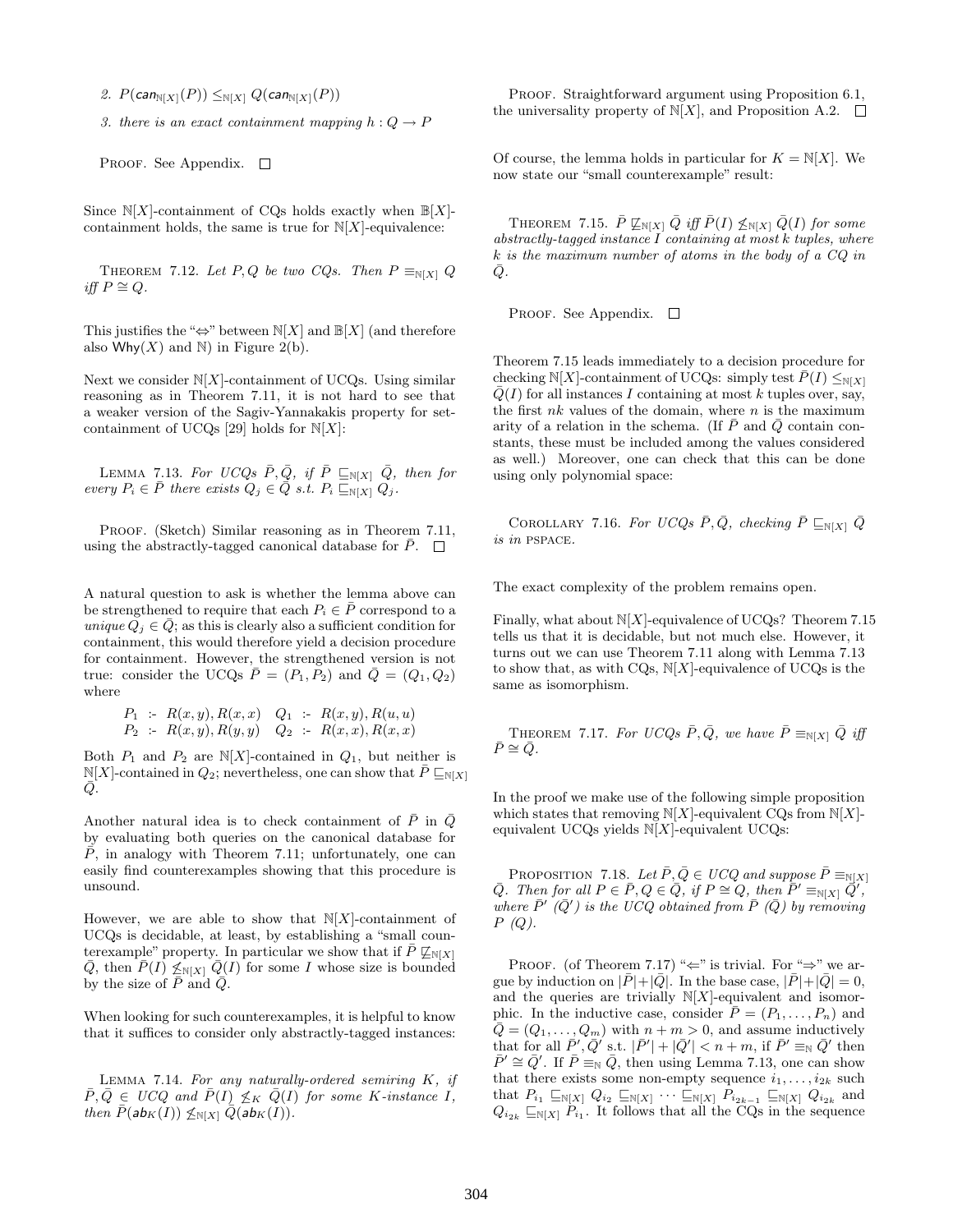are  $N[X]$ -equivalent, and hence (by Theorem 7.15) isomorphic. In particular, we have  $P_{i_1} \cong Q_{i_1}$ . Denote by  $\bar{P}'$  the UCQ obtained by removing  $P_{i_1}$  from  $\overline{P}_1$ , and denote by  $\overline{Q}'$ the UCQ obtained by removing  $Q_{i_1}$  from  $\overline{Q}$ . By Proposition 7.18, we have  $\overline{P}' \equiv_{\mathbb{N}} \overline{Q}'$ . Using the induction hypothesis, this implies  $\bar{P}' \cong \bar{Q}'$ . Since  $\bar{P}' \cong \bar{Q}'$  and  $P_{i_1} \cong Q_{i_1}$ , it follows that  $\overline{P} \cong \overline{Q}$  as required.  $\Box$ 

Since  $\mathbb{B}[X]$  is idempotent, but  $\mathbb{N}[X]$  is not, it is easy to find examples of  $\bar{P}, \bar{Q}$  where  $\bar{P} \equiv_{\mathbb{B}[X]} \bar{Q}$  but  $\bar{P} \not\equiv_{\mathbb{N}[X]} \bar{Q}$ , e.g.,  $\overline{P} = (P)$  and  $\overline{Q} = (P, P)$  where P is an arbitrary CQ. This justifies the " $\Rightarrow$ " between N[X] and  $\mathbb{B}[X]$  in Figure 2(c) and Figure 2(d) Figure 2(d).

# 7.5 Bag Semantics

In this section, we discuss some further connections between provenance annotations and bag semantics.

We note that by Theorem 6.4,  $N[X]$ -containment of UCQs implies bag-containment. Since the former is decidable and the latter is not, it follows that there exist UCQs for which bag-containment holds but  $N[X]$ -containment does not. This justifies the " $\Rightarrow$ " between  $\mathbb{N}[X]$  and  $\mathbb N$  in Figure 2(d). Also, we can show that:

PROPOSITION 7.19. For containment of UCQs, we have

\n- $$
1. \mathbb{N} \neq \mathbb{B}[X]
$$
 and  $\mathbb{B}[X] \neq \mathbb{N}$
\n- $\mathbb{R} \neq \mathsf{Why}(X)$  and  $\mathsf{Why}(X) \neq \mathbb{N}$
\n- $\mathbb{R} \Rightarrow \mathsf{Lin}(X)$
\n

This justifies the " $\Rightarrow$ " between N and lineage in Figure 2(c) This justifies the  $\Rightarrow$  between N and Ineage in Figure  $Z(C)$  and shows that N is incomparable there with  $\mathbb{B}[X]$  and  $Why(X)$ .

Next, the "⇔" between N and  $N[X]$  in Figure 2(d) follows from the following result:

THEOREM 7.20. For UCQs  $\bar{P}, \bar{Q}$  we have  $\bar{P} \equiv_{\mathbb{N}} \bar{Q}$  iff  $\bar{P} \equiv_{N[X]} \bar{Q}$ 

PROOF.  $\mathbb{N}[X] \Rightarrow \mathbb{N}$  follows from Theorem 6.4. We prove  $\mathbb{N} \Rightarrow \mathbb{N}[X]$  by contrapositive. Suppose  $\overline{P} \not\equiv_{\mathbb{N}[X]} \overline{Q}$ . Then for some  $N[X]$ -instance I and tuple t, we have  $\overline{P}(I)(t) = A$  and  $Q(I)(t) = B$  and  $A \neq B$ . Since A and B are non-identical polynomials, one can always find a valuation  $\nu : X \to \mathbb{N}$ such that  $\textsf{Eval}_{\nu}(A) \neq \textsf{Eval}_{\nu}(B)$ . By Proposition 6.1, we have  $P(\nu(I)(t)) \neq Q(\nu(I)(t))$ . Since  $\nu(I)$  is an N-instance, it follows that  $P \neq_{\mathbb{N}} Q$ . Therefore  $\mathbb{N}[X] \neq \mathbb{N}$ , as required.  $\square$ 

By Theorem 7.17 it follows from the above that bag equivalence of UCQs is also the same as isomorphism. Prior to receiving the reviews of this paper it seemed to us that the community considers the decidability of equivalence of UCQs under bag semantics an open problem. However, one of the referees pointed out (as related work on bag-set semantics) the papers [11, 12]. [11] stated the result that bagset equivalence of UCQs (called *disjunctive queries* there) is the same as isomorphism, and added as an observation that this also holds for bag semantics. The outline of the proof of the bag-set semantics result is provided in [9] and although bag semantics is not discussed further there we have observed that, in fact, results on bag-set semantics do correspond to results on bag semantics via the following *transfer* lemma:

LEMMA 7.21. There exists a mapping  $\varphi : CQ \rightarrow CQ$ (which we extend to UCQs by applying it componentwise on CQs), a mapping f from bag instances to set instances, and a mapping g from set instances to bag instances, such that for any  $UCQQ$ , bag instance I, and set instance J, we have:

1. 
$$
\overline{Q}(I) = \varphi(\overline{Q})(f(I))
$$
  
2.  $\varphi(\overline{Q})(J) = \overline{P}(g(J))$ 

PROOF. See Appendix.  $\square$ 

Lemma 7.21 implies that bag-containment (bag-equivalence) of CQs/UCQs is polynomial time reducible to bag-set containment (bag-set equivalence). Moreover, for UCQs  $\bar{P}, \bar{Q},$ the transformation  $\varphi$  defined in the proof of Lemma 7.21 satisfies  $\bar{P} \cong \bar{Q}$  iff  $\varphi(\bar{P}) \cong \varphi(\bar{Q})$ . Thus Lemma 7.21 transfers to bag semantics the isomomorphism results for equivalence under bag-set semantics.

#### 7.6 Trio

For CQs,  $Tri( X)$ -containment turns out to coincide with  $W$ hy $(X)$ -containment:

THEOREM 7.22. For CQs P, Q we have  $P \sqsubseteq_{\text{Tri}(X)} Q$  iff  $P \sqsubseteq_{W \mathsf{hv}(X)} Q.$ 

Therefore, Theorem 7.5 (Theorem 7.6) applies to  $\text{Tri}(X)$ containment ( $\text{Trio}(X)$ -equivalence) as well, and we have a " $\Leftrightarrow$ " between  $\text{Trio}(X)$  and  $\text{Why}(X)$  in Figure 2(a) and Figure  $2(b)$ .

To establish the decidability of  $\text{Trio}(X)$ -equivalence of UCQs, we note that:

PROPOSITION 7.23.  $Trio(X) \Rightarrow \mathbb{N}$ 

Combined with Theorem 7.20 this implies:

THEOREM 7.24. For UCQs  $\bar{P}$ ,  $\bar{Q}$  we have  $\bar{P} \equiv_{\text{Trio}(X)} \bar{Q}$  iff  $\bar{P}\cong \bar{Q}$ .

This justifies the "⇔" between  $\text{Trio}(X)$  and N in Figure 2(d).

Finally, we note that one can find examples of UCQs showing that  $\mathbb{N}[X] \Rightarrow \text{Trio}(X)$  and  $\text{Trio}(X) \Rightarrow \mathbb{N}$ , as indicated ing that  $\mathbb{N}[X] \neq \mathbb{N}(X)$  and  $\mathbb{N}(X) \neq \mathbb{N}$ , as indicated<br>in Figure 2(d). We leave open the decidability of  $\text{Trio}(X)$ containment of UCQs.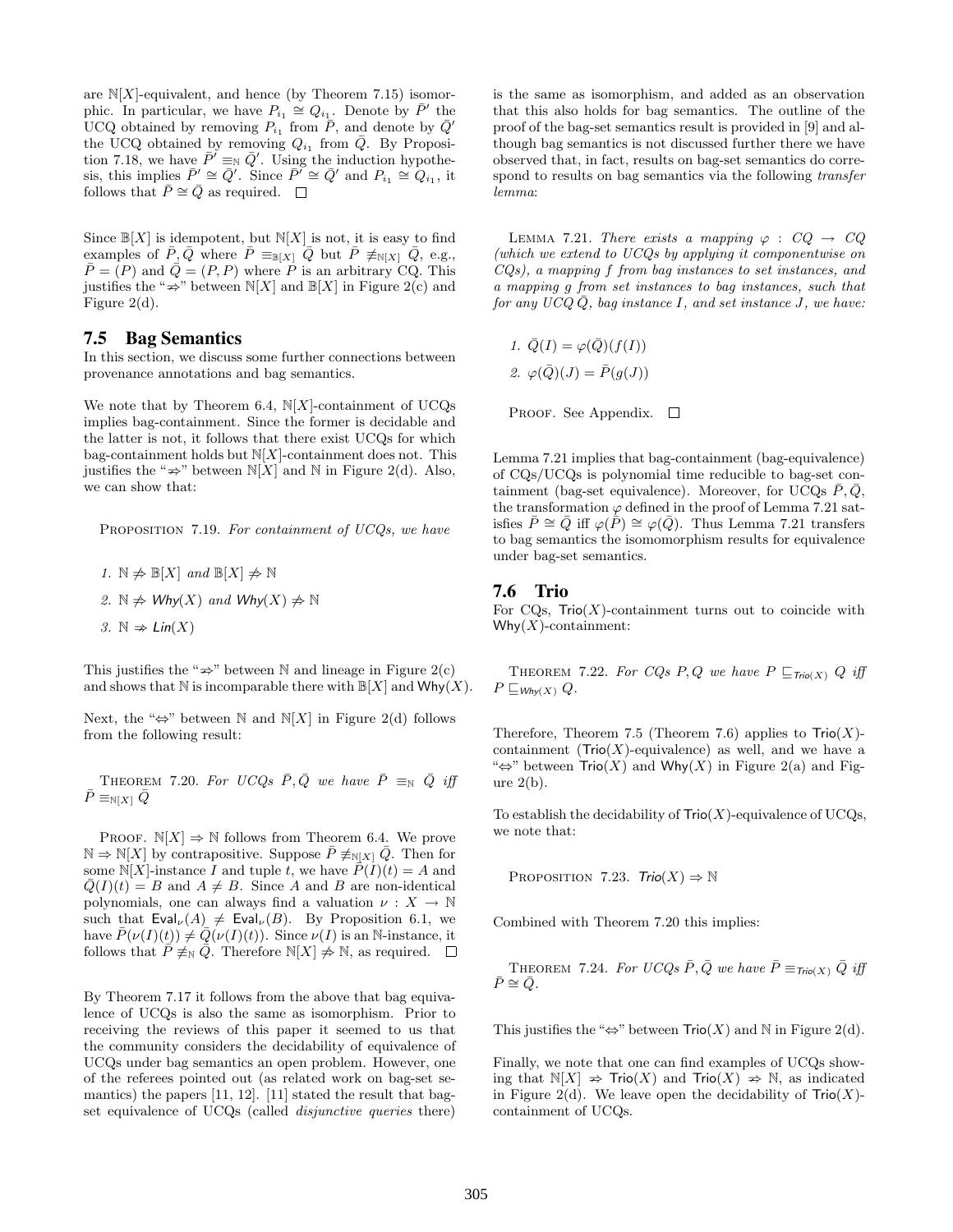# 8. RELATED WORK

The seminal paper by Chandra and Merlin [6] introduced the fundamental concepts of containment mappings and canonical databases in showing the decidability of containment of CQs under set semantics and identifying its complexity as np-complete. The extension to UCQs is due to Sagiv and Yannakakis [29]. We have built upon the techniques from these papers.

The papers by Ioannidis and Ramakrishnan [23] and Chaudhuri and Vardi [8] initiated the study of query containment under bag semantics. Chaudhuri and Vardi showed that bag-equivalence of CQs is the same as isomorphism, established the  $\Pi_2^p$ -hardness of checking bag-containment of CQs, and gave partial conditions for checking bag-containment (see Section 7 for further connections with our results)<sup>8</sup>. Ioannidis and Ramakrishnan showed that bag-containment of UCQs is undecidable and introduced a framework of annotations from algebraic structures similar in spirit to the semiring annotations we consider.

In Section 7.5 we have discussed the results of Cohen et al. [11] and Cohen [9] on bag equivalence and bag-set equivalence of UCQs. The decidability of bag-containment of CQs remains open. Recent progress was made on the problem by Jayram et al. [24] who established the undecidability of checking bag-containment of CQs with inequalities.

Semiring-annotated relations are also related to the latticeannotated relations used in parametric databases by Lakshmanan and Shiri [26]. That paper also studied query containment and equivalence, giving a number of positive decidability reults. None of our provenance models fall into this framework (with the exception of  $\mathsf{PosBool}(X)$ , cf. Theorem 3.5).

We have already mentioned in Section 3 the paper by Grahne et al. [16], which studied containment and equivalence of positive relational queries on bilattice-annotated relations.

Green et al.  $[17]$  proposes  $\mathbb{Z}$ -relations, which are relations whose tuples are annotated with integer counts (positive or negative), and shows that Z-equivalence is decidable for the full relational algebra (including difference). The proof makes essential use of the earlier results for bag semantics [8, 11].

Tan [33] showed that query containment is decidable for CQs on relations with where-provenance information. Our results here on why-provenance complement the where-provenance results (why-provenance and where-provenance were introduced together in [4]).

Green et al. [19] showed that when  $K$  is a distributive lattice, K-containment of UCQs is the same as set containment of UCQs. This was essentially a rediscovery of an earlier result due to Buneman et al. [4] presented there in the context of queries over tree-structured data with minimal witness why-provenance (see Section 3). The result was generalized to complex values and XML trees in [14].

Cohen [10] recently initiated the study of query optimization under combined semantics, which generalizes bag semantics and bag-set semantics by enriching the relational algebra with a *duplicate elimination* operator. "Duplicate elimination" also makes sense for K-relations in the form of the support operator:

$$
\text{supp}(R) \stackrel{\text{def}}{=} \lambda t. \begin{cases} 0 & \text{if } R(t) = 0\\ 1 & \text{otherwise} \end{cases}
$$

For  $K = N$ , this is duplicate elimination; for  $K = \text{PosBool}(X)$ it corresponds to the poss operator of [1] which returns the "possible" tuples of an incomplete relation. It would be interesting to see whether the decidability results presented here can be extended to queries using supp.

Finally, the work in AI on soft constraint satisfaction problems [2] is closely related to the framework of K-relations. Their constraints over semirings are in fact the same as our K-relations and the two operations on constraints correspond indeed to relational join and projection. The semirings used in  $[2]$  are such that  $+$  is idempotent and 1 is a top element in the resulting order. This rules out  $\mathbb{N}, \mathbb{B}[X],$  $N[X]$ , and  $\text{Trio}(X)$ .

# 9. CONCLUSION

We have mapped out some of the foundations of query optimization for databases with provenance information, by giving positive decidability results and complexity characterizations for checking K-containment/equivalence for CQs/UCQs, for various semirings  $K$  used to track provenance information. We also used these results to establish some necessary and some sufficient conditions for K-containment of CQs for any semiring  $K$ , and we showed that for the special case of CQs without self-joins and positive  $K$ ,  $K$ -equivalence is the same as isomorphism. We also highlighted connections between query containment under set and bag semantics and containment under the various provenance semantics.

Moving beyond UCQs, it would be interesting to consider the same questions for Datalog programs on K-relations [19]. Unlike with UCQs, it is easy to see that  $N[X]$ -equivalence of Datalog programs does not reduce to isomorphism, and it seems likely that the undecidability results for set semantics [32] will carry over to the forms of provenance information we have considered here. On the other hand, the positive decidability results concerning containment/equivalence of a Datalog program and a UCQ [7] might also carry over. We conjecture that when  $K$  is a distributive lattice,  $K$ containment of Datalog programs holds exactly when the same holds for ordinary set semantics.

We assumed a Datalog-style representation for UCQs, which is expressively equivalent to the positive relational algebra  $(\mathcal{R}A^+)$  on K-relations, but exponentially less concise. Under set semantics, it is well-known [29] that checking con-

 $8$ Chaudhuri and Vardi [8] also introduced the study of bagset semantics, and showed that bag-set equivalence of CQs (without repeated atoms in the body) is the same as isomorphism. This was essentially a rediscovery of a well-known result in graph theory due to Lovász  $[27]$  (see also  $[21]$ ), who showed that for finite relational structures  $F, G$ , if  $|Hom(F, H)| = |Hom(G, H)|$  for all finite relational structures  $H$ , where  $Hom(A, B)$  is the set of homomorphisms  $h: A \to B$ , then  $F \cong G$ . In database terminology, this says that bag-set equivalence of Boolean CQs (without repeated atoms in the body) is the same as isomorphism.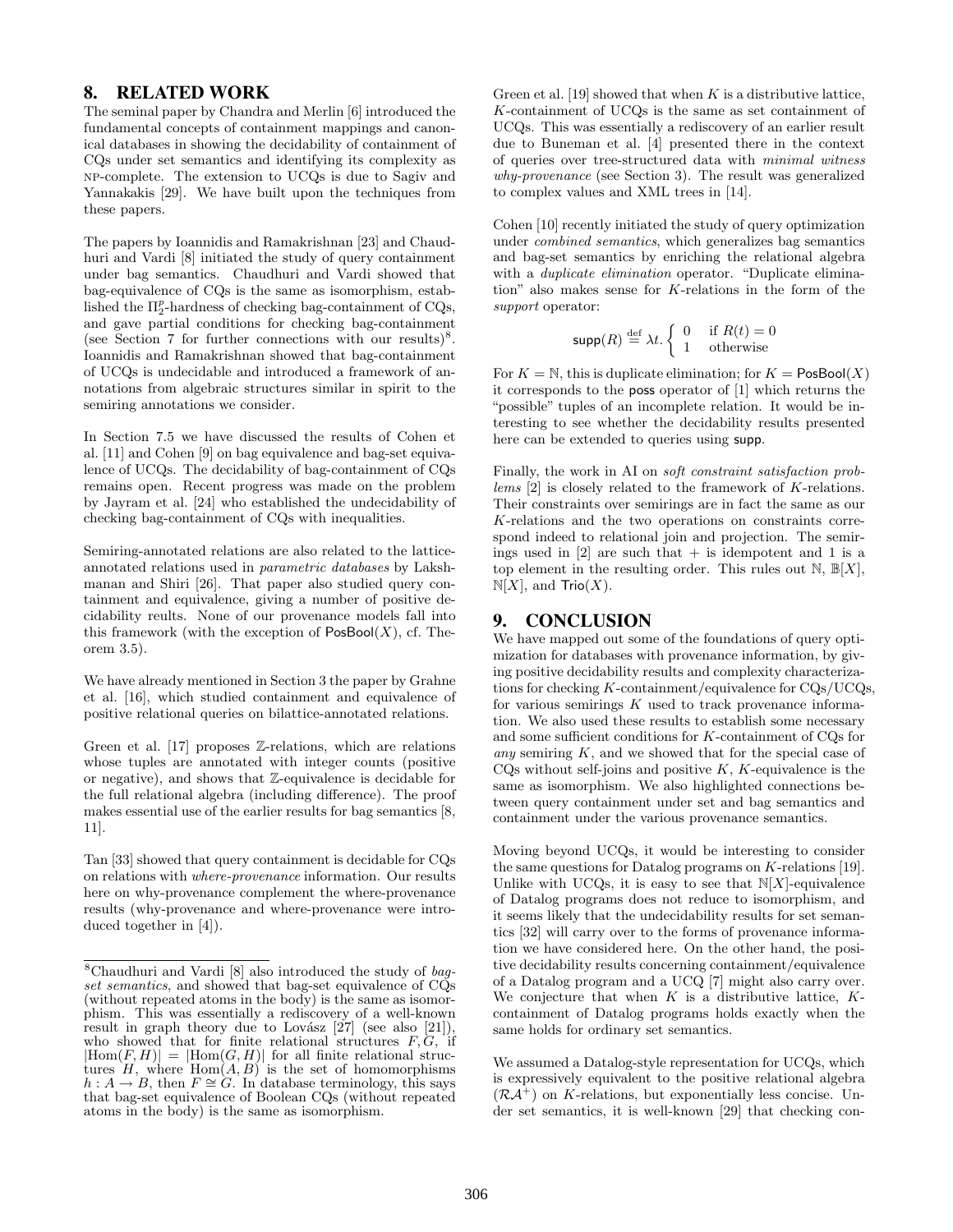tainment of  $\mathcal{R} \mathcal{A}^+$  queries is correspondingly harder  $(\Pi_2^p-)$ complete rather than NP-complete). An obvious question is how the move to an algebraic representation affects the results presented here.

Finally, semiring annotations also make sense for a positive version of XQuery on unordered XML data, as shown in [14]. It would be worthwhile to investigate how the same issues of query containment and equivalence considered here play out for annotated XML.

# Acknowledgments

James Cheney, Zack Ives, Grigoris Karvounarakis, and Stijn Vansummeren offered useful comments on earlier revisions of this paper. Val Tannen suggested many of the semirings and their constructions described in Section 3 and offered guidance and encouragement in preparing this paper. We thank the anonymous referees for bringing the papers [11, 12] and [27] to our attention, and we thank Gösta Grahne for pointing out [16] and [26]. Our work is supported by the National Science Foundation under grants IIS-0447972, 0513778, and 0629846.

#### 10. REFERENCES

- [1] L. Antova, C. Koch, and D. Olteanu. From complete to incomplete information and back. In SIGMOD, 2007.
- [2] S. Bistarelli. Semirings for Soft Constraint Solving and Programming. Springer, 2004.
- [3] P. Buneman, J. Cheney, W.-C. Tan, and S. Vansummeren. Curated databases. In PODS, 2008.
- [4] P. Buneman, S. Khanna, and W.-C. Tan. Why and where: A characterization of data provenance. In ICDT, 2001.
- [5] P. Buneman, S. Khanna, and W. C. Tan. On propagation of deletions and annotations through views. In PODS, 2002.
- [6] A. K. Chandra and P. M. Merlin. Optimal implementation of conjunctive queries in relational data bases. In STOC, pages 77–90, 1977.
- [7] S. Chaudhuri and M. Y. Vardi. On the equivalence of recursive and nonrecursive datalog programs. In PODS, 1992.
- [8] S. Chaudhuri and M. Y. Vardi. Optimization of real conjunctive queries. In PODS, 1993.
- S. Cohen. Containment of aggregate queries. SIGMOD Record, 34(1):77–85, 2005.
- [10] S. Cohen. Equivalence of queries combining set and bag-set semantics. In PODS, 2006.
- [11] S. Cohen, W. Nutt, and A. Serebrenik. Rewriting aggregate queries using views. In PODS, 1999.
- [12] S. Cohen, Y. Sagiv, and W. Nutt. Equivalences among aggregate queries with negation. ACM TOCL, 6(2):328–360, April 2005.
- [13] Y. Cui, J. Widom, and J. L. Wiener. Tracing the lineage of view data in a warehousing environment. TODS, 25(2), 2000.
- [14] J. N. Foster, T. J. Green, and V. Tannen. Annotated XML: Queries and provenance. In PODS, 2008.
- [15] N. Fuhr and T. Rölleke. A probabilistic relational algebra for the integration of information retrieval and

database systems. TOIS, 14(1):32–66, 1997.

- [16] G. Grahne, N. Spyratos, and D. Stamate. Semantics and containment of queries with internal and external conjunctions. In ICDT, 1997.
- [17] T. J. Green, Z. G. Ives, and V. Tannen. Reconcilable differences. In ICDT, 2009.
- [18] T. J. Green, G. Karvounarakis, Z. G. Ives, and V. Tannen. Update exchange with mappings and provenance. In VLDB, 2007.
- [19] T. J. Green, G. Karvounarakis, and V. Tannen. Provenance semirings. In PODS, 2007.
- [20] T. J. Green and V. Tannen. Models for incomplete and probabilistic information. In IIDB, March 2006.
- [21] P. Hell and J. Nešetřil. Graphs and Homomorphisms. Oxford University Press, 2004.
- [22] T. Imieliński and J. Witold Lipski. Incomplete information in relational databases. J. ACM, 31(4), 1984.
- [23] Y. E. Ioannidis and R. Ramakrishnan. Containment of conjunctive queries: Beyond relations as sets. TODS, 20(3):288–324, 1995.
- [24] T. S. Jayram, P. G. Kolaitis, and E. Vee. The containment problem for real conjunctive queries with inequalities. In PODS, 2006.
- [25] J. Köbler, U. Schöning, and J. Torán. The Graph Isomorphism Problem: its Structural Complexity. Birkhäuser Verlag, 1993.
- [26] L. V. S. Lakshmanan and N. Shiri. A parametric approach to deductive databases with uncertainty. IEEE Trans. Knowl. Data Eng., 13(4):554–570, 2001.
- [27] L. Lovász. Operations with structures.  $Acta$ Mathematica Hungarica, 18(3–4):321–328, 1967.
- [28] W. Nutt, Y. Sagiv, and S. Shurin. Deciding equivalences among aggregate queries. In PODS, 1998.
- [29] Y. Sagiv and M. Yannakakis. Equivalences among relational expressions with the union and difference operators. J. ACM, 27(4):633–655, 1980.
- [30] A. D. Sarma, M. Theobald, and J. Widom. Exploiting lineage for confidence computation in uncertain and probabilistic databases. In ICDE, 2008.
- [31] P. Senellart and S. Abiteboul. On the complexity of managing probabilistic XML data. In PODS, 2007.
- [32] O. Shmueli. Equivalence of datalog queries is undecidable. J. of Logic Programming, 15, 1993.
- [33] W.-C. Tan. Containment of relational queries with annotation propagation. In DBPL, September 2003.
- [34] E. Zimányi. Query evaluation in probabilistic relational databases.  $TCS$ , 171(1-2), 1997.

#### APPENDIX A. BACKGROUND

DEFINITION A.1 (SEMIRING HOMOMORPHISM). Let  $K_1, K_2$ be semirings. A mapping  $h: K_1 \to K_2$  is called a semiring homomorphism if  $h(0) = 0$ ,  $h(1) = 1$ , and for all  $a, b \in K_1$ , we have  $h(a + b) = h(a) + h(b)$  and  $h(a \cdot b) = h(a) \cdot h(b)$ .

PROPOSITION A.2. Let  $K_1, K_2$  be naturally-ordered commutative semirings. If  $h: K_1 \to K_2$  is a semiring homomorphism then for all  $a, b \in K_1$ ,  $a \leq_{K_1} b \implies h(a) \leq_{K_2} h(b)$ . If h is also surjective, then for all  $a, b \in K_1$ ,  $a \leq_{K_1} b \iff$  $h(a) \leq_{K_2} h(b).$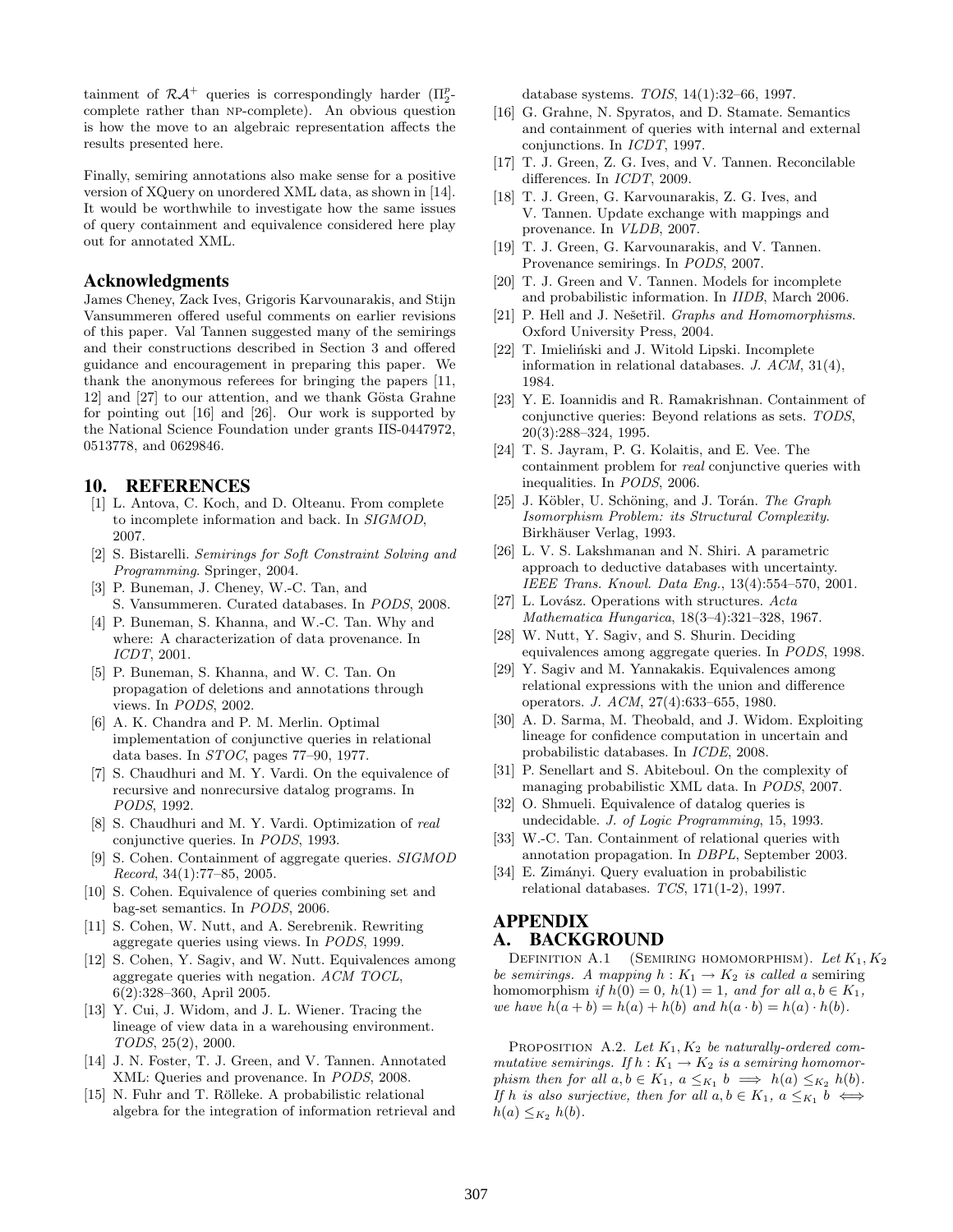PROOF. Straightforward calculation.  $\square$ 

Given a semiring K define  $\dagger : K \to \mathbb{B}$  as follows:

$$
\begin{array}{rcl}\n\dagger(0) & \stackrel{\text{def}}{=} & \text{false} \\
\dagger(a) & \stackrel{\text{def}}{=} & \text{true when } a \neq 0\n\end{array}
$$

PROPOSITION A.3. The following are equivalent:

- 1. † is a semiring homomorphism
- 2. K satisfies
	- $(a)$  0  $\neq$  1
	- (b)  $a + b = 0$  implies  $a = 0$  or  $b = 0$
	- (c)  $ab = 0$  implies  $a = 0$  or  $b = 0$

A semiring  $K$  is called *positive* if it satisfies either of the (equivalent) statements in Proposition A.3.

DEFINITION A.4 (CONGRUENCE RELATION). If  $K$  is a semiring and  $\approx$  is an equivalence relation on K, then we say that  $\approx$  is a congruence relation on K if  $a \approx a'$  and  $b \approx b'$  implies  $a + b \approx a' + b'$  and  $a \cdot b \approx a' \cdot b'$ .

DEFINITION A.5 (QUOTIENT SEMIRING). Let K be a semiring and let  $\approx$  be a congruence relation on K. If  $a \in K$  then denote the equivalence class of a in  $\approx$  by  $a/\approx$ . Then the quotient of K by  $\approx$  is the semiring whose domain is the set  $K/\approx$  of equivalence classes of  $\approx$ , 0  $\stackrel{def}{=} 0_K/\approx$ , 1  $\stackrel{def}{=} 1_K/\approx$ ,  $(a/\approx) + (b/\approx) = (a+b)/\approx$ , and  $(a/\approx) \cdot (b/\approx) \stackrel{def}{=} (a \cdot b)/\approx$ .

**B.** PROOFS<br>PROOF. (of Lemma 6.2) Suppose that  $h: K_1 \to K_2$  is a surjective semiring homomorphism and that  $\overline{Q}_1 \sqsubseteq_{K_1} \overline{Q}_2$ . Consider an arbitrary  $K_2$ -instance I. We want to show that  $\overline{Q}_1(I) \leq_{K_2} \overline{Q}_2(I)$ . Since h is surjective, there exists a K<sub>1</sub>-instance J such that  $I = h(J)$ . Since  $\overline{Q}_1 \sqsubseteq_{K_1} \overline{Q}_2$ we have that  $Q_1(J) \leq_{K_1} Q_2(J)$ . By Proposition A.2, this implies  $h(Q_1(J)) \leq_{K_2} h(Q_2(J))$ . But by Proposition 6.1,  $h(Q_1(J)) = Q_1(h(J)) = Q_1(I)$ , and likewise,  $h(Q_2(J)) =$  $Q_2(h(J)) = Q_2(I)$ . It follows that  $Q_1(I) \leq_{K_2} Q_2(I)$ , as required.  $\square$ 

PROOF. (of Theorem 6.4)  $\mathbb{N}[X] \Rightarrow K$  follows from similar reasoning as in Proposition 6.2, but using the universality of the provenance polynomials rather than the existence of surjective semiring homomorphisms to establish the relationship.  $K \Rightarrow \mathbb{B}$  follows immediately from Proposition 6.2 using the definition of positive semiring.  $\Box$ 

PROOF. (of Theorem 7.6) Clearly isomorphism implies  $K$ -equivalence for any  $K$ , in particular for why-provenance. In the other direction, if  $P \equiv_{W \text{hv}(X)} Q$  by Theorem 7.5 there must exist onto containment mappings  $h : Q \rightarrow P$  and  $g: P \to Q$ . But since both mappings are surjective they must also be injective. It follows that  $P \cong Q$ . □

PROOF. (of Theorem 7.8) (1)  $\Rightarrow$  (2) is trivial, and (3)  $\Rightarrow$ (2) is straightforward to check.

For  $(2) \Rightarrow (3)$ , we assume for simplicity that body(P) contains no duplicate atoms (the argument can be extended to work without this assumption). Now suppose

$$
P(\textsf{can}_{\mathbb{B}[X]}(P)) \leq_{\mathbb{B}[X]} Q(\textsf{can}_{\mathbb{B}[X]}(P)).
$$

Then in particular

$$
P(\textsf{can}_{\mathbb{B}[X]}(P))(\bar{u}) \le Q(\textsf{can}_{\mathbb{B}[X]}(P))(\bar{u}),
$$

where  $\bar{u}$  is the tuple of distinguished variables in head(P). Also, the polynomial  $P(\text{can}_{\mathbb{B}[X]}(P))(\bar{u})$  contains as a term (i.e., with Boolean coefficient true) the product  $x_1 \cdots x_n$  of all tuple ids  $x_1, \ldots, x_n$  in  $\text{can}_{\mathbb{B}[X]}(P)$ ). Since containment holds, the polynomial  $Q(\text{can}_{\mathbb{B}[X]}(P))(\bar{u})$  must also contain the same term. Working backwards, there must be some valuation  $\nu : \text{vars}(Q) \to \mathbb{D}$  justifying the term. Moreover, in order to yield all variables  $x_1, \ldots, x_n$  in the term,  $\nu$  must map the atoms of  $body(Q)$  surjectively onto the tuples of  $\textsf{can}_{\mathbb{R}[X]}(P)$ ; and in order for all the exponents in the term to equal one, the mapping of atoms to tuples must be injective. It follows that  $\nu$  is an exact containment mapping from  $Q$ to  $P. \square$ 

PROOF. (of Corollary 7.10) (Sketch) It is clear that checking for exact containment mappings is in np. As with containment mappings, the np-hardness of the problem can be shown via a reduction from the graph 3-coloring problem. The main difference is that instead of reducing an instance of the 3-coloring problem for a graph  $(V, E)$  to one instance of the exact containment mapping problem, we reduce it to  $\leq n^3$  instances of the exact containment problem (where  $n = |E|$ , one for each possible multiplicity of red, green, and blue edges, and observe that there is a 3-coloring of the graph iff there is an exact containment mapping for one of the instances.  $\Box$ 

PROOF. (of Theorem 7.11) (2) " $\Rightarrow$ " (3) is exactly the same as in Theorem 7.8. For (3) " $\Rightarrow$ " (1) some additional care is required because addition in  $N[X]$  is not idempotent. We need to make sure that the coefficient of an arbitrary term in the polynomial  $Q(I)(t)$ , for some arbitrary  $N[X]$ -instance I and tuple  $t$ , is at least as large as the coefficient of the same term in the polynomial  $P(I)(t)$ . To check this, it suffices to observe that for any valuations  $\nu, \nu'$  : vars $(P) \to \mathbb{D}$  justifying a term in  $P(I)(t)$ , the valuations  $\nu \circ h$  and  $\nu' \circ h$  justify the same monomial in  $Q(I)(t)$ ; and moreover (this is the important part) if  $\nu \neq \nu'$  then  $\nu \circ h \neq \nu' \circ h$ . Hence every justification for  $P(I)(t)$  corresponds to a unique justification for  $Q(I)(t)$ . Since addition in N is monotone this implies the required inequality for the term coefficients.  $\Box$ 

PROOF. (of Theorem 7.15) " $\Leftarrow$ " is trivial. For " $\Rightarrow$ ", suppose P  $\mathbb{Z}_{N[X]}$  Q. Then for some N[X]-instance J, we have  $P(J) \nleq_{\mathbb{N}[X]} \overline{Q}(J)$ . By Lemma 7.14, we may assume that J is abstractly-tagged. Choose some tuple t such that  $P(J)(t) \not\leq$  $Q(J)(t)$ . There must be some term  $\alpha$  in the polynomial  $P(J)(t)$  with coefficient m such that the same term  $\alpha$  in the polynomial  $\overline{Q}(J)(t)$  has coefficient n and  $m > n$ . Now restrict  $J$  to contain only the source tuples identified in that